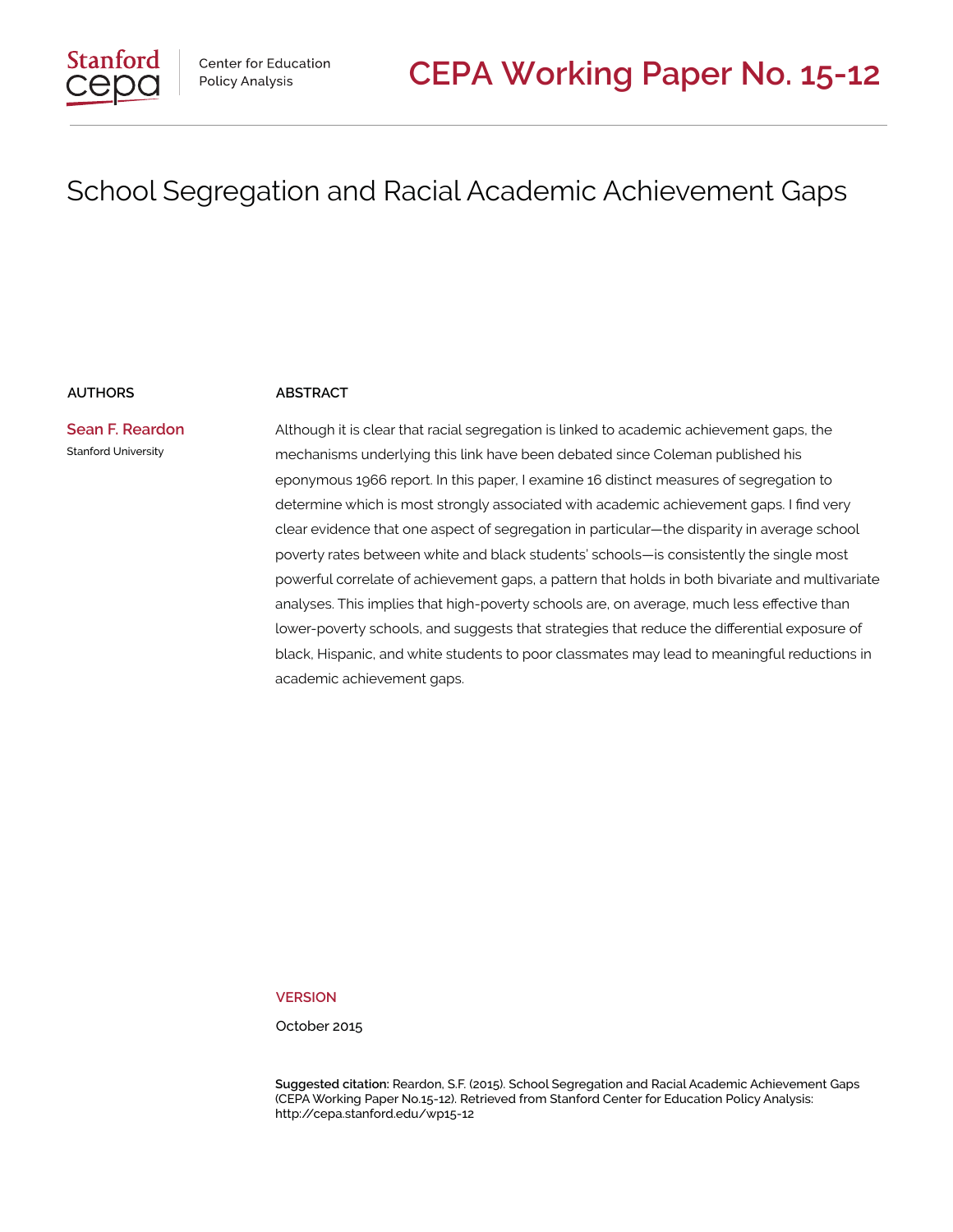Sean F. Reardon

*Stanford University*

October, 2015

Prepared for Russell Sage Foundation conference:

"*The Coleman Report at Fifty: Its Legacy and Enduring Value"*

Direct correspondence and comments to [sean.reardon@stanford.edu.](mailto:sean.reardon@stanford.edu) The research described here was supported by grants from the Institute of Education Sciences (R305D110018) and the Spencer Foundation. The paper would not have been possible without the assistance of Ross Santy, who facilitated access to the EdFacts data. This paper benefitted substantially from ongoing collaboration with Andrew Ho, Demetra Kalogrides, and Kenneth Shores. Some of the data used in this paper were provided by the National Center for Education Statistics (NCES). The opinions expressed here are my own and do not represent views of NCES, the Institute of Education Sciences, the Spencer Foundation, or the U.S. Department of Education.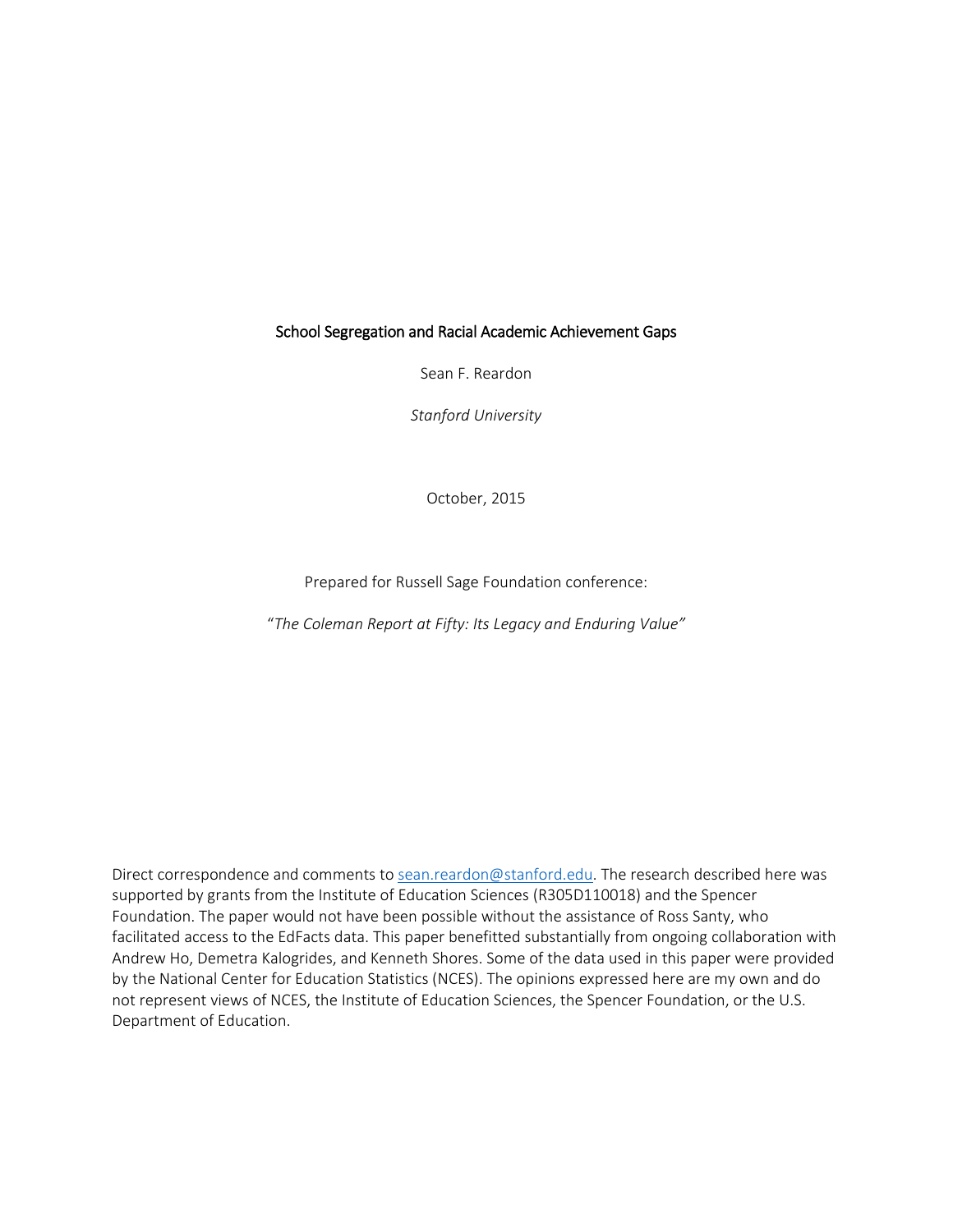### Abstract

Although it is clear that racial segregation is linked to academic achievement gaps, the mechanisms underlying this link have been debated since Coleman published his eponymous 1966 report. In this paper, I examine 16 distinct measures of segregation to determine which is most strongly associated with academic achievement gaps. I find very clear evidence that one aspect of segregation in particular—the disparity in average school poverty rates between white and black students' schools—is consistently the single most powerful correlate of achievement gaps, a pattern that holds in both bivariate and multivariate analyses. This implies that high-poverty schools are, on average, much less effective than lower-poverty schools, and suggests that strategies that reduce the differential exposure of black, Hispanic, and white students to poor classmates may lead to meaningful reductions in academic achievement gaps.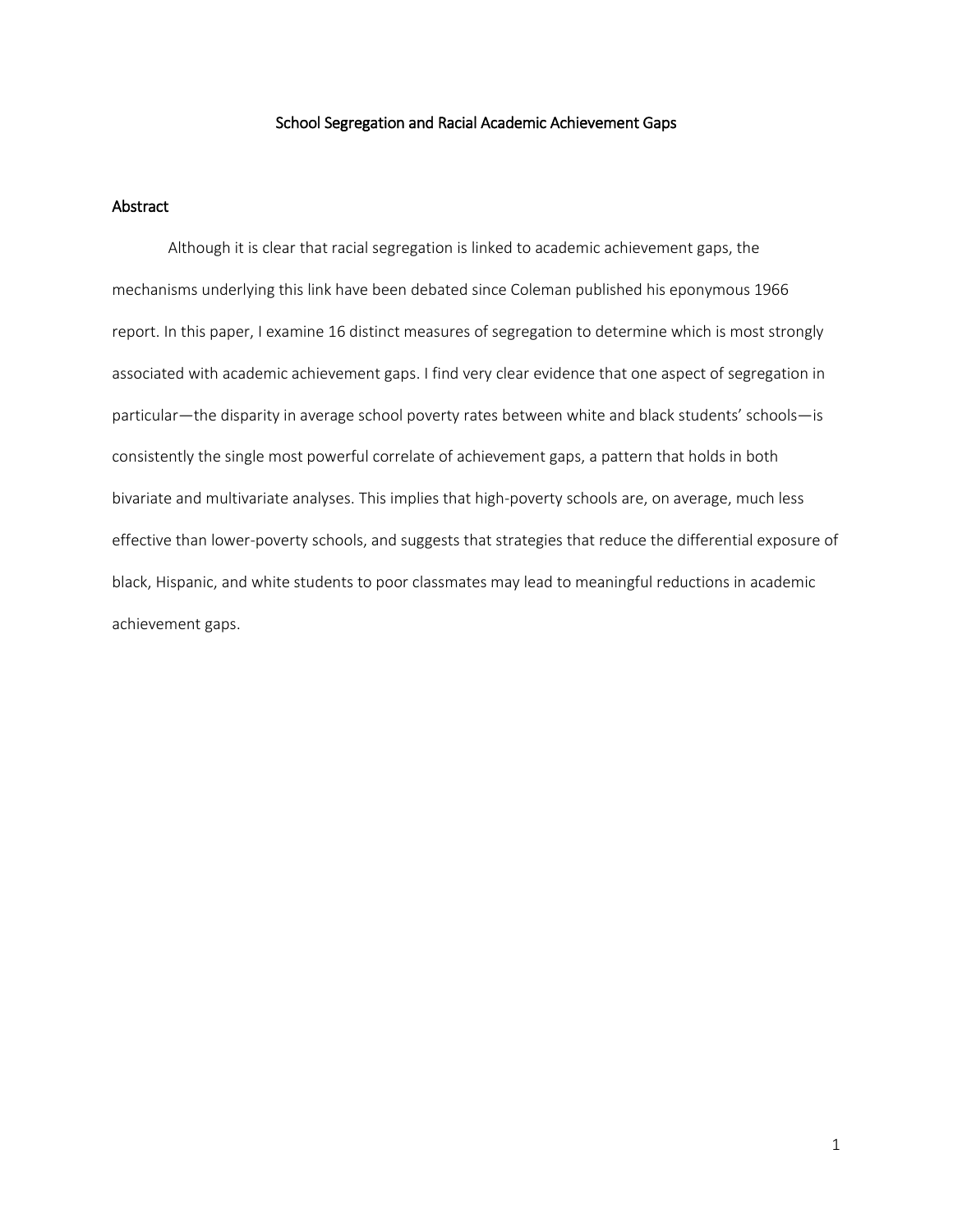#### Introduction

Does segregation exacerbate racial educational inequality? And if so, through what mechanism? Is it racial segregation *per se* that matters, or the association of racial segregation with unequal schooling or neighborhood conditions? When the Supreme Court ruled, in *Brown v. Board of Education*, that "separate educational facilities are inherently unequal," its argument was that legally-sanctioned segregation based on race necessarily inflicted on black children a psychological wound that could not be salved by the provision of materially equivalent schooling facilities and resources. In the Court's view, it was the very act of legal exclusion that created inequality and violated the Fourteenth Amendment. Even if separate schools, in practice, had equivalent material conditions (that is, if the *Plessy v Ferguson* standard of "separate but equal" were met in strictly material terms), the Court argued, black children would nonetheless be harmed by virtue of their state-sanctioned exclusion from schools enrolling white students.

This argument suggests that there is something explicitly racialized about the effects of segregation, particularly in the context of *de jure* segregation. The Court's argument does not, however, imply that the race-specific nature of school segregation laws is the only way that segregation may harm children; it merely suggests that there would be harm even if the material conditions of racially segregated schools were equalized.

Twelve years after the *Brown* decision, when Coleman wrote his *Equality of Educational Opportunity* report, he was concerned less with the psychological harms of *de jure* segregation and more with the material inequalities that existed (or were presumed to exist) in both *de jure* and *de facto* segregated school systems of the 1960s. By 1966, *Brown* had yet to substantially reduce segregation in the South, and one aim of the Coleman Report was to investigate the extent to which black and white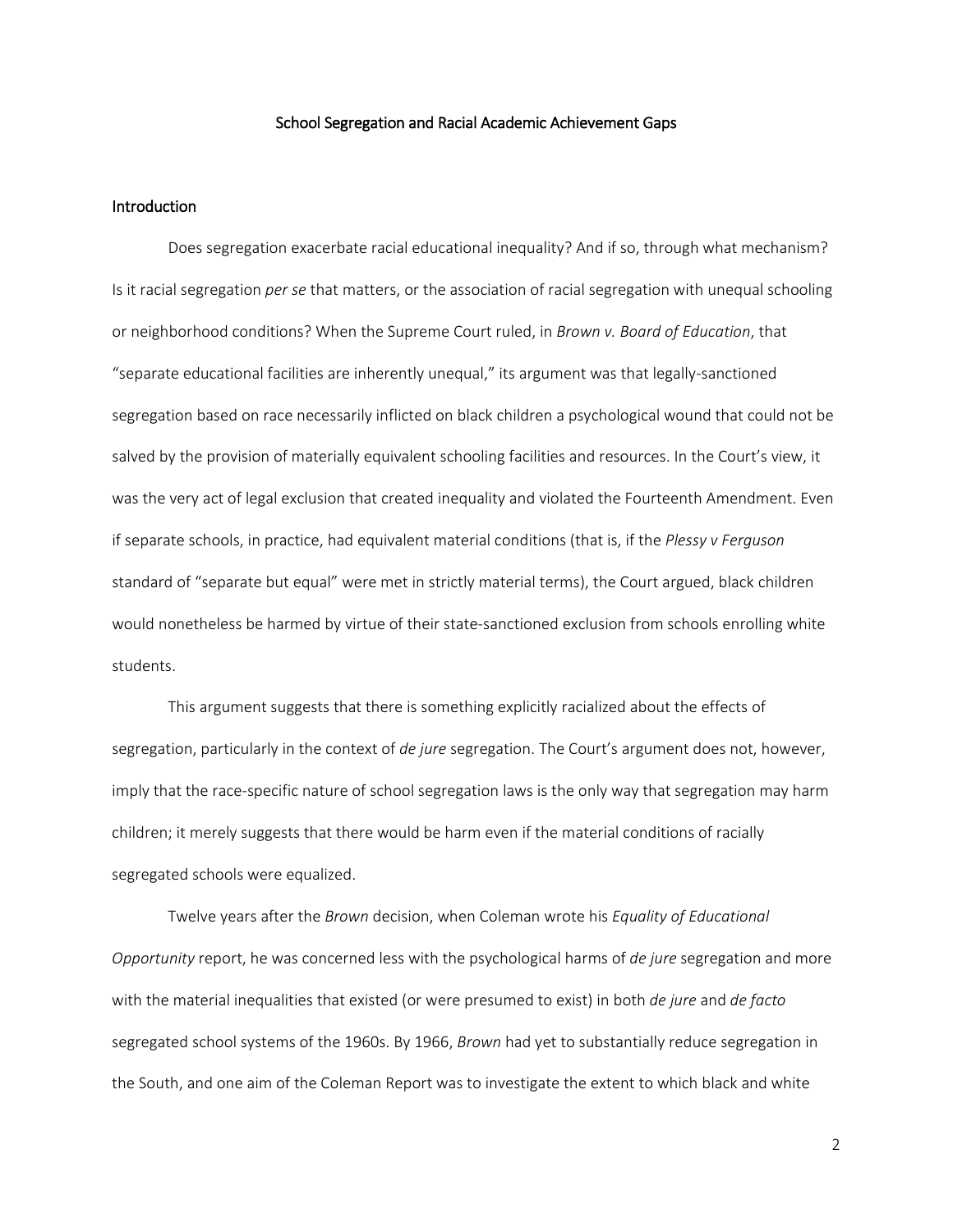students attended schools of different quality, and the relationship between measures of material school quality and academic achievement.

Coleman reported several facts about school segregation in the U.S. First, unsurprisingly, racial segregation was very high. Two-thirds of black students attended schools that were 90-100% black; 80% of white students attended schools that were 90-100% white. More importantly, he found that academic achievement of both white and black students was higher in predominantly white schools than in predominantly minority schools. In addition, black students who had spent more time in desegregated schools had modestly higher average scores than others, a pattern that held when controlling for individual student socioeconomic background (see pages 331-332). Little of the association of test scores with school racial composition could be explained with the set of school quality measures he had available, however. Instead, Coleman wrote, "the higher achievement of all racial and ethnic groups in schools with greater proportions of white students is largely, perhaps wholly, related to effects associated with the student body's educational background and aspirations" (p. 307). In other words, the negative association of segregation with academic achievement disparities appears to have been largely driven by the differences in the socioeconomic composition of the schools where black and white students were enrolled.

Borman and Dowling (2010), in their reanalysis of Coleman's data likewise find that both the racial and socioeconomic composition of schools are strongly related to student outcomes (as have numerous other studies). These findings, although correlational rather than causal in nature, suggest that any effects of racial segregation on achievement patterns are at least partly driven by factors associated with school socioeconomic composition rather than racial composition per se. These factors might include material resources; instructional focus and quality; parental social/economic capital; social norms; and peer effects. The Coleman data (and other subsequent studies) have not, however, convincingly identified if and how such mechanisms link school segregation to unequal outcomes.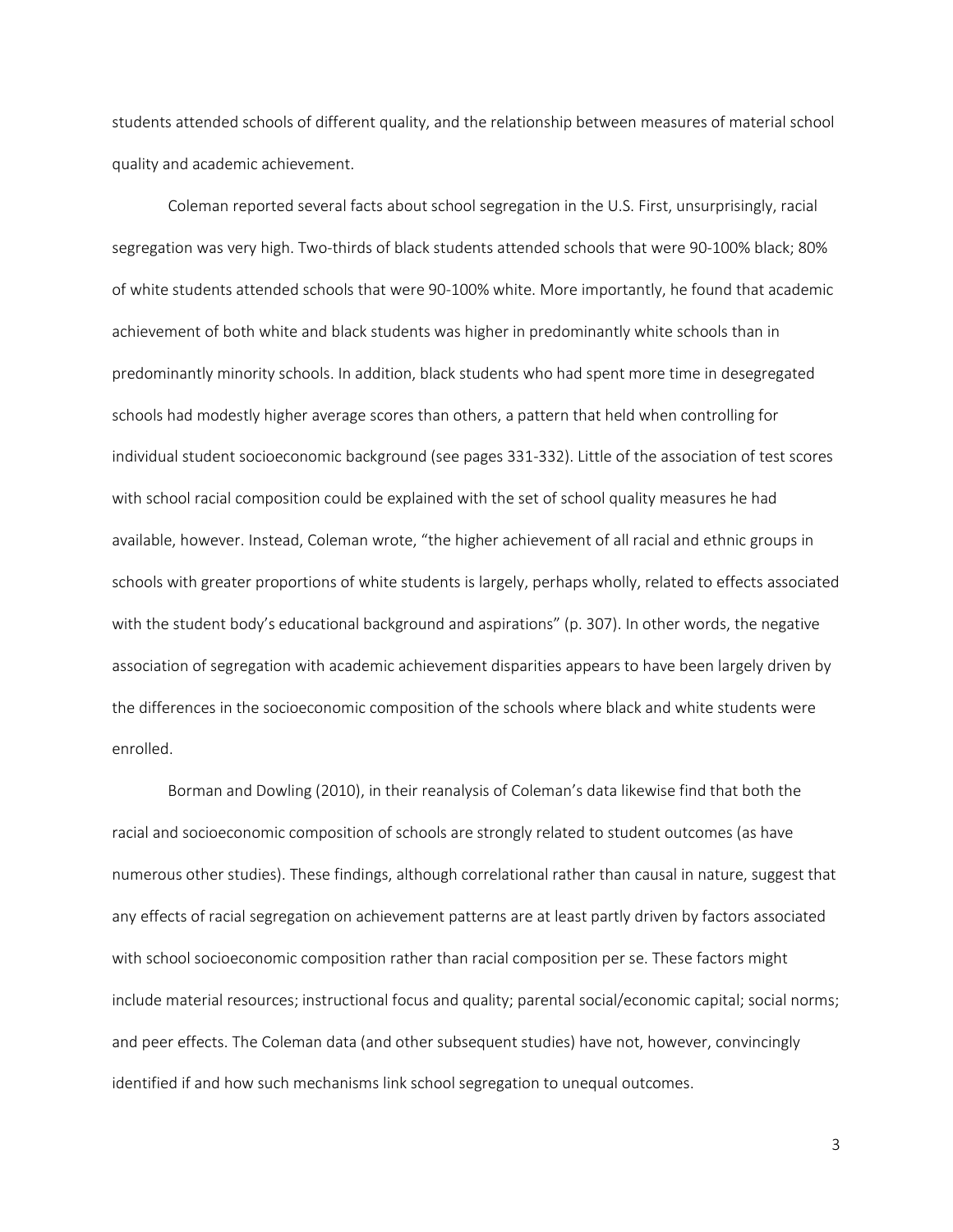In this paper, I use new data that includes over 100 million test score records from all grade 3-8 students in public schools in 2009-2012 in over 300 metropolitan areas, to further investigate the association between racial segregation and racial academic achievement gaps. In particular, I assess whether it is the racial or socioeconomic composition of schools that drives the persistent association between segregation and achievement inequality. A better understanding of the mechanisms driving the effects of segregation may be useful in counteracting those effects.

This paper proceeds in 4 parts. I first describe four related but conceptually distinct dimensions of segregation, each of which might affect academic achievement gaps. These four dimensions yield 16 different measures of segregation, each of which I use in this analysis. I next describe the data and measures used in the paper. These are measures of academic achievement gaps and segregation patterns in roughly 330 metropolitan areas in the United States. The third section of the paper describes the analyses and results. Here I demonstrate that all 16 measures of segregation are correlated with racial achievement gaps, but that one in particular—the disparity in average school poverty rates between white and black students' schools—is consistently the single most powerful correlate of achievement gaps, a pattern that holds in both bivariate and multivariate analyses. In the final section of the paper, I discuss the implications of these findings.

#### Dimensions of Segregation

One of the challenges in understanding the potential effect of segregation on academic achievement patterns is that there are many different aspects of segregation, each of which might affect achievement through a different set of mechanisms. In this paper I consider four dimensions of segregation. First is the distinction between *residential and school segregation* (which I will call here the *context* dimension). Second, is the distinction between *between-district and between-school or betweenneighborhood segregation* (what I will call the *scale* dimension). Third is the distinction between absolute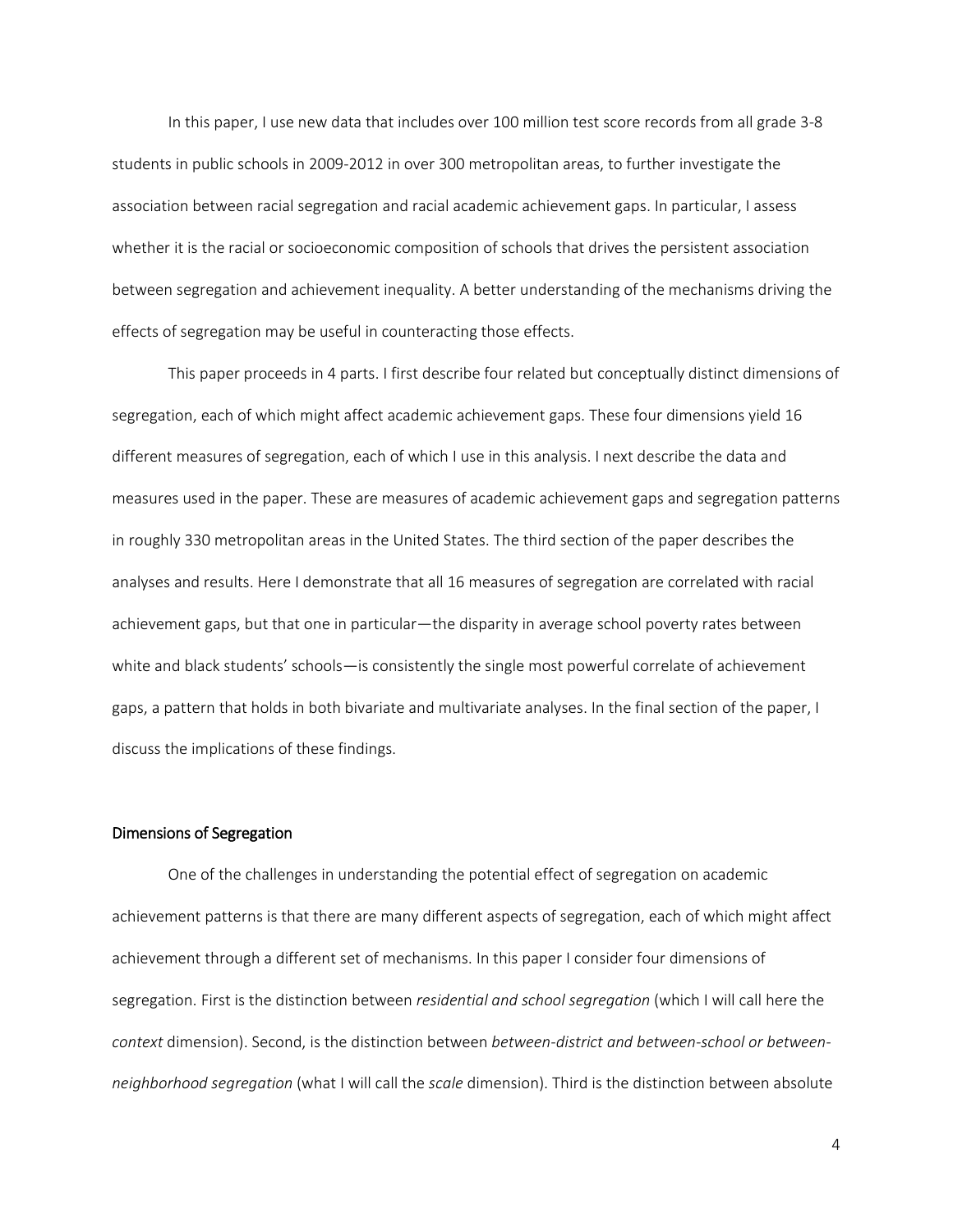and relative segregation (the *exposure/unevenness* dimension). And fourth is the distinction between *racial and socioeconomic composition* as the key processes through which segregation affects students (the *process* dimension). I discuss these different dimensions in some detail below.

Table 1 illustrates that these four dimensions give rise to 16 possible features of segregation that may affect students. The columns of Table 1 distinguish the *context* (school or residential) and *scale* (between-school or between-district) dimensions; the rows distinguish the *exposure/evenness* (exposure or differences in exposure) and *process* (racial or socioeconomic composition) dimensions. It is worth noting that Coleman et al (1966) focused on the segregation dimensions represented in the far upper left of the table – measures of student exposure to black and poor schoolmates. The Coleman report did not attend to residential segregation, to the distinction between between-school and between-district segregation, or to measures of unevenness.

#### Table 1 here

#### *The Context Dimension: Residential and School Segregation*

Both residential and school segregation might independently affect students. If, in segregated school systems, schools' racial composition and quality are correlated, then school segregation will lead to racial achievement gaps. Certainly there is considerable evidence indicating that white, black, and Hispanic students' schools often differ in important ways (Hanushek & Rivkin, 2007; Johnson, 2011; Kozol, 1991; Lankford, Loeb, & Wycoff, 2002). Residential segregation (by which I mean the patterns of where children live, as opposed to which school they attend) means that white and black or Hispanic children live in different neighborhoods. Because neighborhood conditions appear to affect children's cognitive development and long-term educational outcomes (Burdick-Will et al., 2011; Chetty, Hendren, & Katz, 2015; Sampson, Sharkey, & Raudenbush, 2008; Sharkey, 2010; Wodtke, Harding, & Elwert, 2011), residential segregation may lead to achievement gaps and other forms of educational disparities if it leads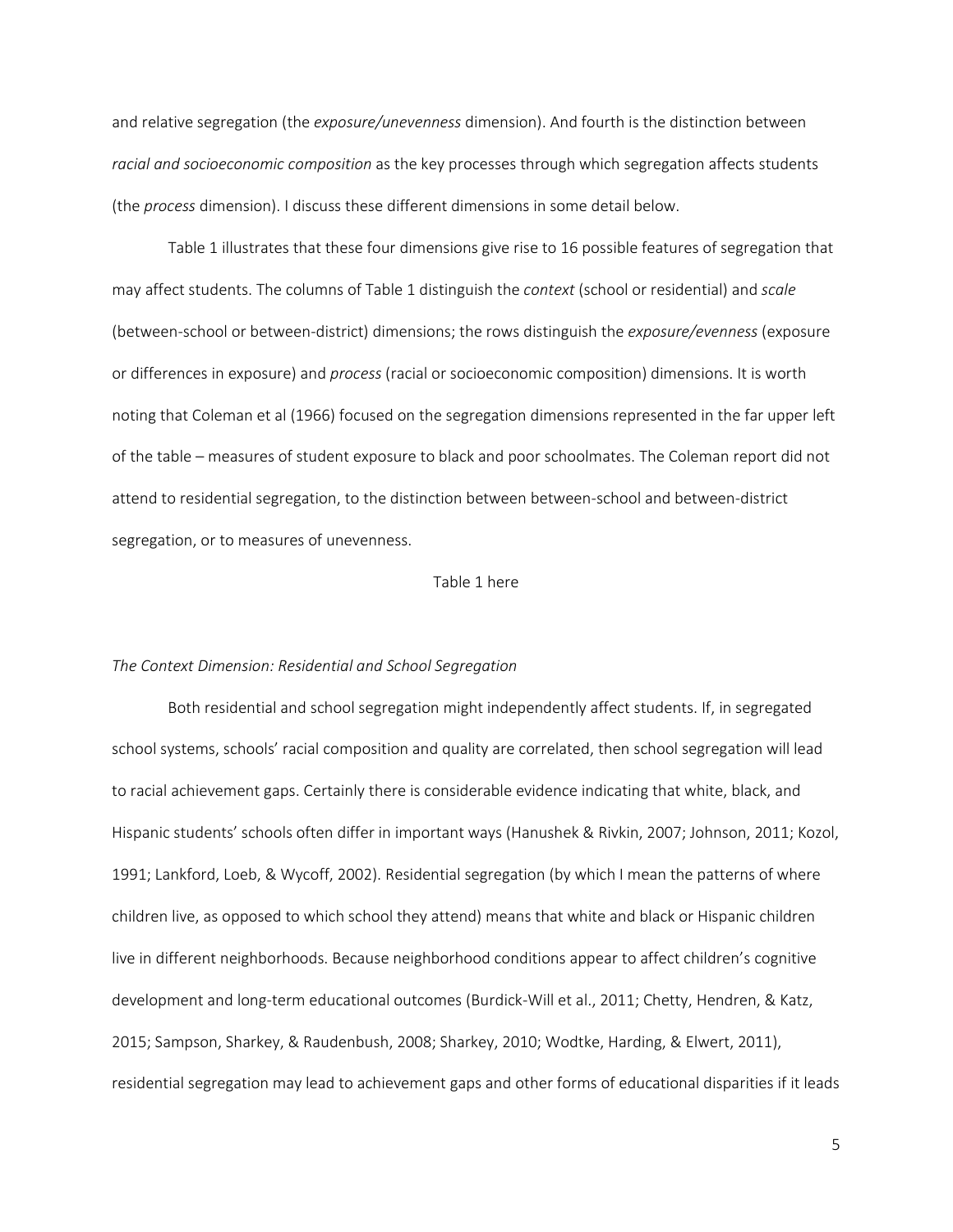to children of different races living in systematically higher- and lower-quality neighborhoods.

Because school and residential segregation are linked (because many children attend schools near their homes) and because school and neighborhood quality are linked (schools in communities with abundant resources can draw on those resources in ways that schools in poor communities cannot), it is not clear whether school or residential segregation patterns are most important in shaping achievement gaps. If school quality is the key factor shaping schooling outcomes, then residential segregation may matter only to the extent that it leads to school segregation. On the other hand, if neighborhood conditions in early childhood lead to hard-to-change patterns of inequality in school readiness, then school segregation may matter little, net of residential segregation. Or it may be that both neighborhood and school segregation contribute independently to academic achievement gaps.

#### *The Scale Dimension: Between-School/Neighborhood and Between-District Segregation*

The overall residential or school segregation of a population (a metropolitan area for example) can be thought of as the sum of two distinct organizational/geographic components: between- and within-district segregation. Most metropolitan areas contain multiple school districts (sometimes only a few, but often dozens or more). In the average metropolitan area, roughly two-thirds of between-school racial segregation is due to differences in the racial composition of school districts (Reardon, Yun, & Eitle, 2000; Stroub & Richards, 2013); the same is true of residential segregation (Bischoff, 2008). There is, however, considerable variation in the proportions of both school and residential segregation that lie between districts.

It is not clear how the scale of segregation is related to patterns of educational outcomes. Consider two metropolitan areas with the same level of total between-school segregation; suppose that in one all of the segregation is due to between-district segregation (within each district, all schools have equal racial composition), while in the other all of the segregation is due to within-district segregation (all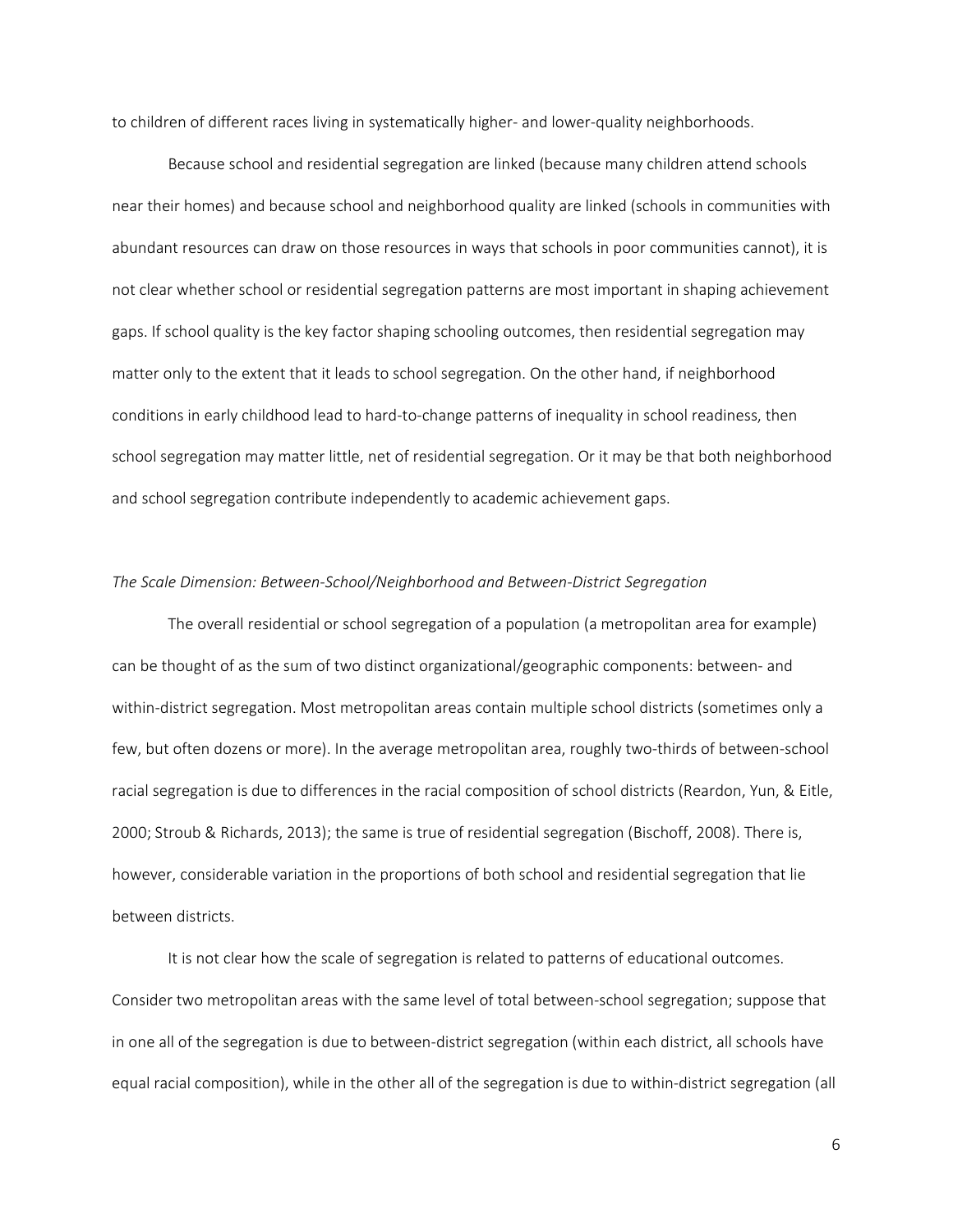districts have equal racial composition, but are internally segregated). Depending on the processes that link segregation to students' opportunities to learn, we might expect one or the other to have larger achievement gaps.

Between-district segregation may be particularly consequential for achievement gaps because there are often substantial differences in school and community resources among school districts. If racial between-district segregation is linked to disparities in either the quality of school districts or the availability of other municipal or community resources that benefit children, then between-district segregation may lead to large achievement gaps. And if school resources and learning opportunities were relatively evenly distributed within school districts (for example, if a district provided equal funding for all schools and randomly assigned teachers to schools, and if municipalities randomly assigned spaces in high-quality publicly-funded pre-schools regardless of where in the city one lived) then within-district segregation patterns might matter less.

On the other hand, If the effects of segregation are largely driven by processes at the schoollevel—for example if schools' ability to attract and retain the most skilled teachers is largely driven by their racial and socioeconomic composition, regardless of their district characteristics—then total segregation may be more important in driving achievement patterns than between-district segregation. More generally, if resources are allocated unevenly among schools and neighborhoods in ways that are correlated with racial composition and if these allocation processes operate within districts as strongly as they do between districts, then the organizational scale of segregation will be less important than total segregation.

#### *Exposure and Unevenness*

Segregation is generally measured in one of two ways. First are exposure measures (sometimes called isolation measures), which describe the average racial or socioeconomic composition of the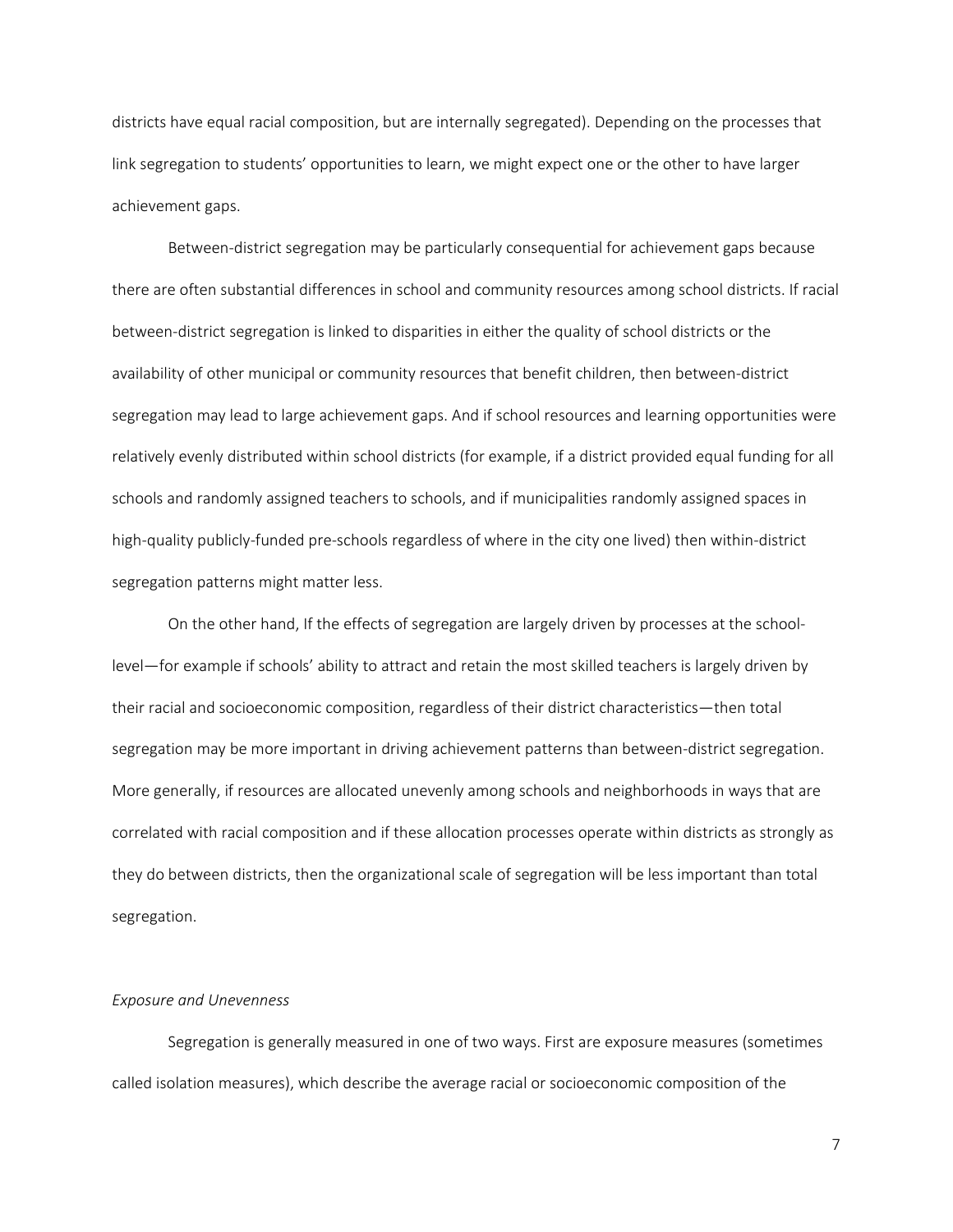schools or neighborhoods of children of a given race. For example, the average proportion of students in a black student's school (or neighborhood) who are black is a measure of the racial exposure/isolation of black children. The average proportion of poor children in the black students' schools or neighborhoods is likewise an exposure measure. Second are evenness (or unevenness) measures, which describe the *difference* in the average racial or socioeconomic composition of the schools or neighborhoods between children of different races. That is, exposure measures describe the average contexts of children of a given race; unevenness measures describe the difference in average contexts between two racial groups: unevenness measures can be thought of as simply differences in exposure measures. For example, if the average black student enrolls in a school where 60% of students are poor; black exposure to poverty will be 0.60—a very high exposure to poverty. But if the average white student in the same school district is also enrolled in a school where 60% of students are poor, the unevenness in exposure to poverty will be zero.

If the racial or socioeconomic composition of schools or neighborhoods affects students of all races equally, then unevenness measures of segregation should be more strongly associated with achievement gaps than black or Hispanic exposure measures. But if attending a high-poverty school or living in a high-poverty neighborhood were harmful for black and Hispanic students but not for white students (perhaps because white students have access to other resources that buffer them against any negative effects of high-poverty contexts), then the exposure of black students to poor classmates and neighbors may be more strongly associated with achievement gaps than the black-white difference in such exposure. In other words, if school composition (and factors associated with it) affects both white and black students equally, then the composition of black students' schools (exposure) will only be associated with achievement gaps to the extent that black and white students' schools differ, on average, in composition.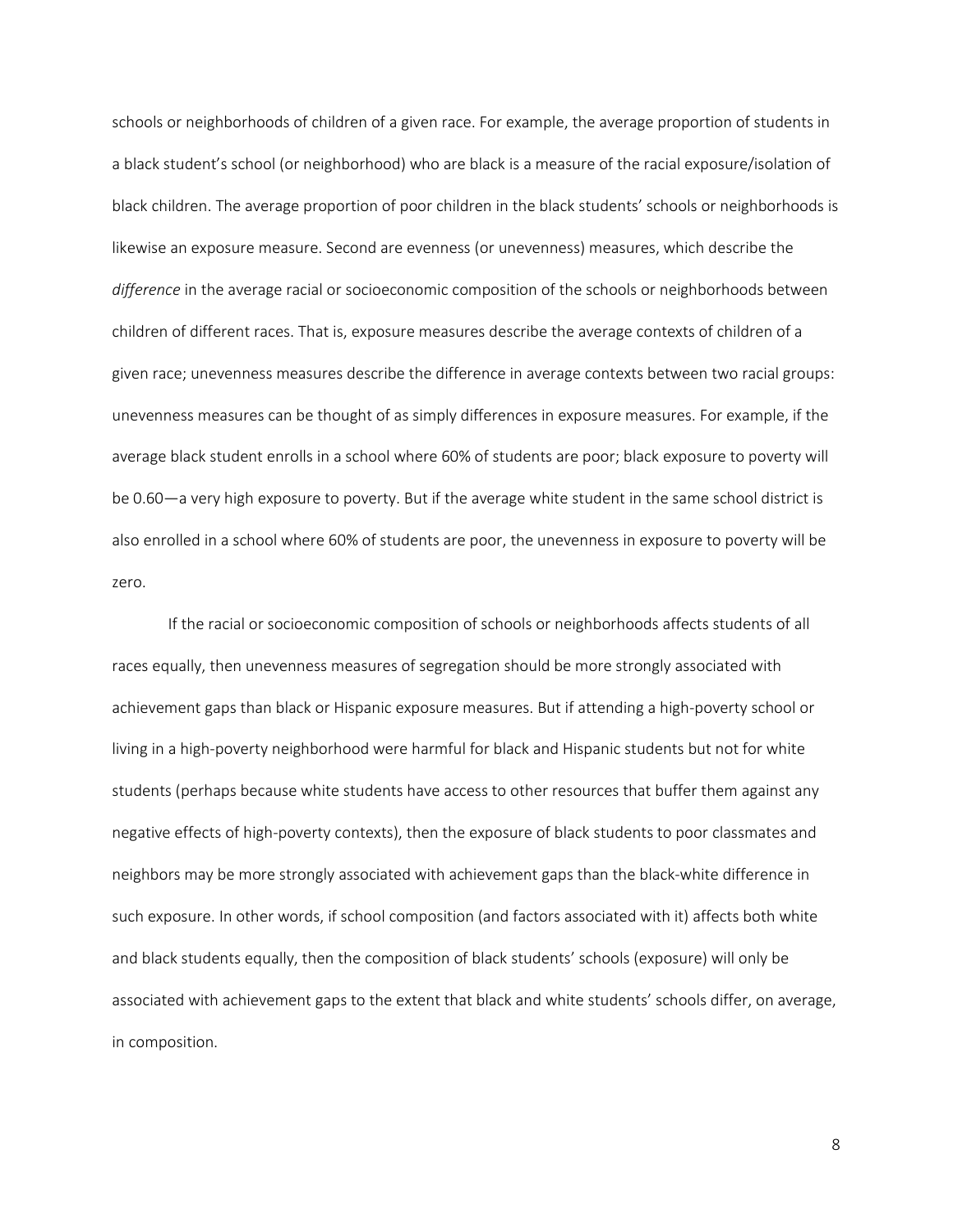#### *The Process Dimension: Racial and Socioeconomic Contexts*

As noted above, both Coleman et al (1966) and other studies find that both the racial and socioeconomic composition of schools are strongly related to student outcomes. The distinction between segregation processes that operate through racial composition *per se* and those that operate through other processes that are correlated with racial composition is important, though difficult to disentangle. Given the correlation between race and socioeconomic status, children in predominantly black or Hispanic schools and neighborhoods are typically exposed to much higher poverty rates than those in predominantly white schools. Indeed, the black-white and Hispanic-white difference in exposure to poverty is generally much greater than would be predicted based on racial differences in family income alone: even middle-class black and Hispanic children live in neighborhoods and attend schools with higher poverty rates than most poor white children (Reardon, Fox, & Townsend, 2015; Saporito & Sohoni, 2007). As a result, schools with high proportions of black students tend also to be schools with high proportions of poor students. Nonetheless, the correlation is not perfect, and it would be useful to know whether it is exposure to minority students or exposure to poverty that is more strongly predictive of achievement gaps.

#### Analytic Strategy

The discussion above suggests that many or all of the 16 types of segregation defined in Table 1 may be related to achievement patterns. The goal of this paper is to investigate which of these dimensions are most strongly predictive of racial achievement gaps. My strategy will be to measure achievement gaps and each of the 16 types of segregation in metropolitan areas of the U.S., and then to assess the correlation of each measure with achievement gaps, both with and without a set of control variables. This analysis cannot determine the *effect* of any specific dimension of segregation (nor their aggregate effect). It does, nonetheless, provide detailed descriptive information about the relative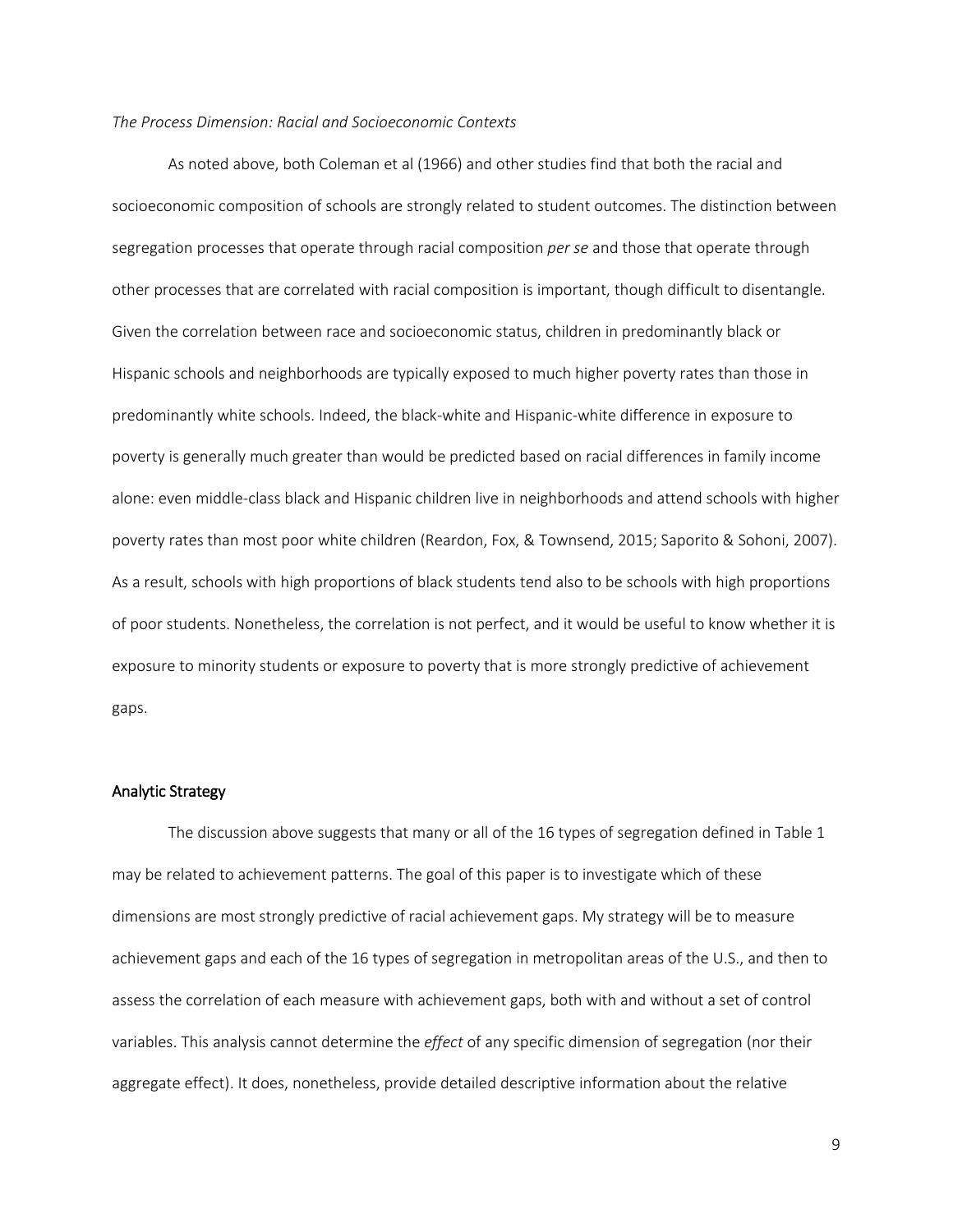strength of association among segregation measures and achievement gaps, and so is useful for guiding future analyses and providing a set of stylized facts that a model of segregation's effects should be able to explain.

The one study I am aware of that is similar to this is Card and Rothstein's (2007) study of the relationship between achievement gaps on the SAT and patterns of residential and school segregation. That study found that residential segregation was at least as strong, or stronger, a predictor of racial achievement gaps as school segregation. Moreover, the analyses suggest that the association between residential segregation and achievement gaps is driven largely by black-white differences in neighborhood income levels: in metropolitan areas where black children live in much poorer neighborhoods than white children, achievement gaps tend to be larger. The Card and Rothstein (2007) study is quite valuable, but has several shortcomings relative to my purpose here. First, it relies on SAT tests, which are not taken by all students. Although Card and Rothstein use a selection model to adjust for differences in SAT-taking rates, this relies on a set of assumptions that cannot be verified and so may be subject to bias. Second, the Card and Rothstein analysis does not examine all the dimensions of segregation that I do here. In particular, they do not consider between-district segregation or exposure measures of segregation. And third, I examine both black-white and Hispanic-white segregation and achievement gap patterns; their analysis is restricted to black-white achievement gaps.

#### Data

#### *Achievement Gap Data*

I use students' state accountability test scores in grades 3-8 in the years 2009-2012 in every public district in the United States. These data were provided by the National Center for Education Statistics under a restricted data use license. The data include, for each public school district in the United States, counts of students scoring in each of several academic proficiency levels (often labeled something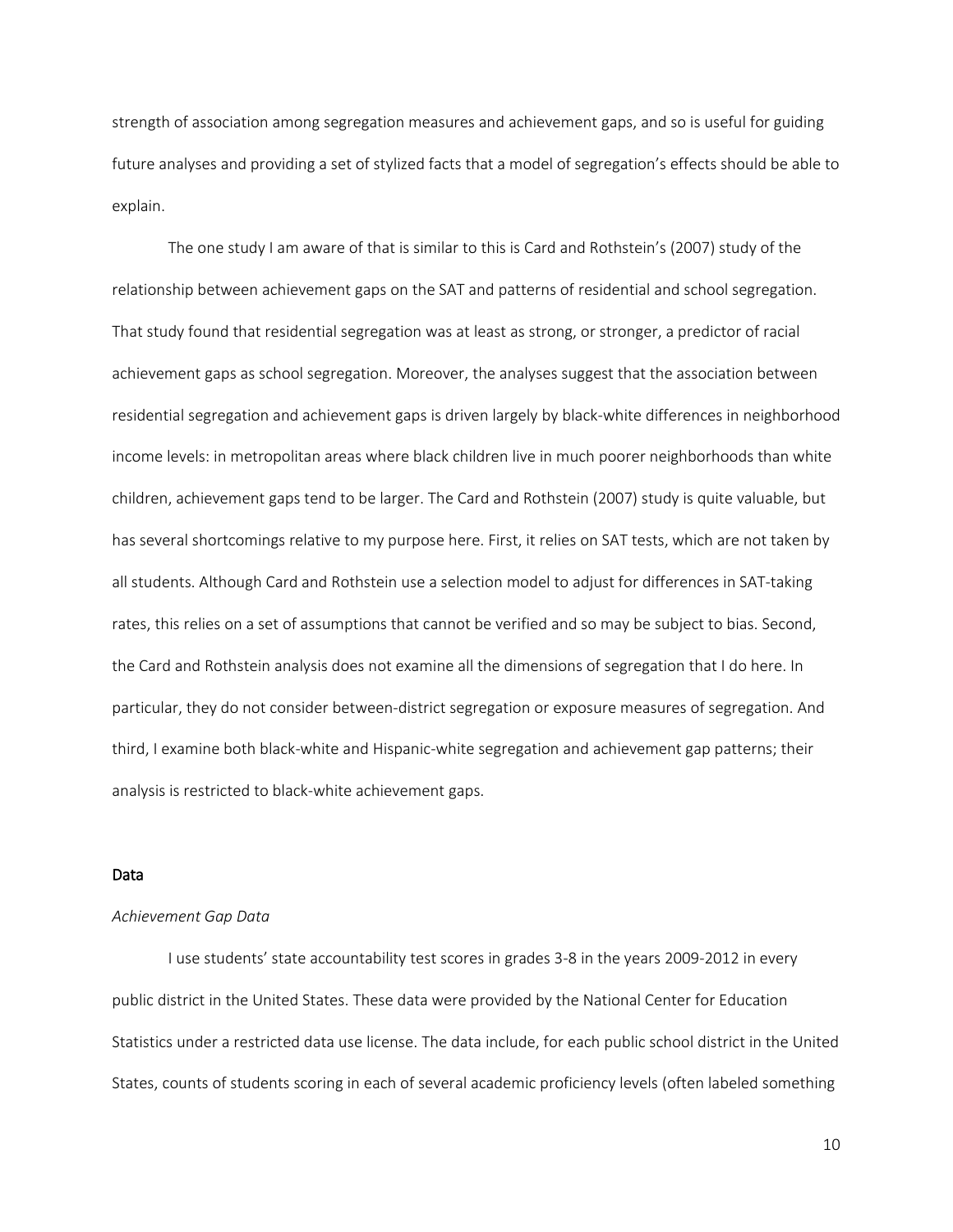like "Below Basic," "Basic," "Proficient," and "Advanced"). These counts are disaggregated by race (I use counts of non-Hispanic white, non-Hispanic Black, and Hispanic students in this paper), grade (grades 3- 8), test subject (math and ELA), and year (school years 2008-09 through 2011-12). I combine the proficiency counts in charter schools with those of the public school district in which they are formally chartered or, if not chartered by a district, in the district in which they are physically located. Thus, a "school district" includes students in all local charter schools as well as in traditional public schools.

There are 384 metropolitan areas and roughly 13,700 school districts serving grades 3-8 in the United States. In order to construct metropolitan area achievement gaps, I aggregate data from all public school districts (including their charter schools) within a given metropolitan area, so long as the metropolitan area falls entirely within a single state. Because districts in different states use different achievement tests, proficiency categories in different states are not comparable, so I cannot construct aggregated data for the 45 (of 384) metropolitan areas that cross state boundaries. The 339 metropolitan areas in the analytic sample include 81% of black and 92% of Hispanic public school grade 3-8 students in metropolitan areas (and 69% and 79% of black and Hispanic students in the U.S.).

The EdFacts data span 6 grades, 2 subjects, and 4 years, making a total of 16,272 possible metropolitan area-grade-subject-year combinations (in the 339 metropolitan areas). Several states do not have sufficient data to compute achievement gaps in some years (Colorado, Wyoming, and Florida each are missing one or more years of data). In addition, some metropolitan areas have too few minority students to reliably estimate achievement gaps: I exclude cells with fewer than 20 white and/or 20 black/Hispanic students. After excluding cells with too few students, I am able to estimate white-black and white-Hispanic achievement gaps in at least one grade-year-subject for all but a few metropolitan areas. In total, the sample includes roughly 14,200 white-black and white-Hispanic metropolitan area achievement gaps, an average of roughly 42 gaps per area.

I estimate achievement gaps in each metropolitan area using the methods described by Ho and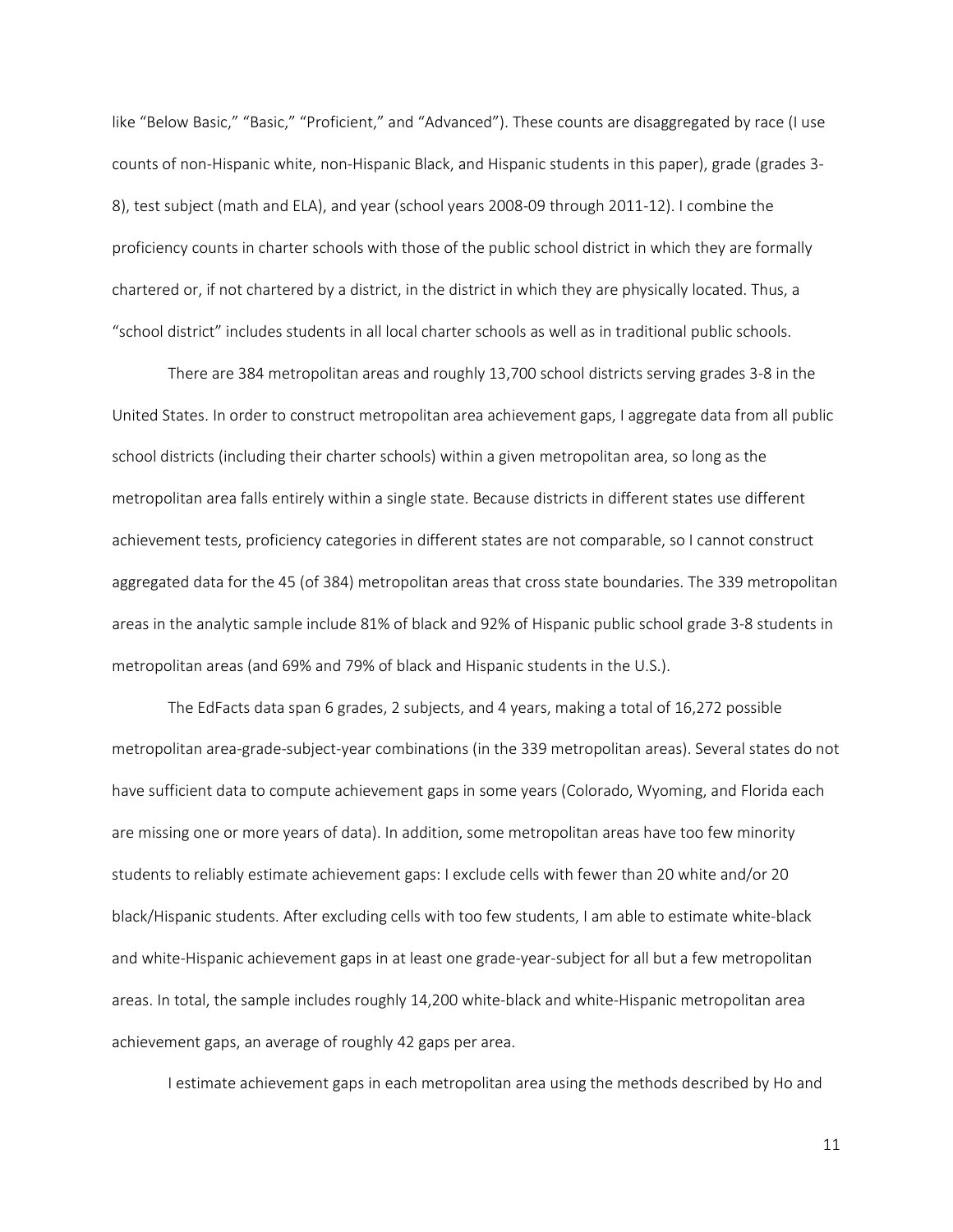Reardon (Ho & Reardon, 2012; Reardon & Ho, 2015). The achievement gaps are measured using the  $V$ statistic, which measures the difference between two distributions in pooled standard deviation units. The advantage of  $V$  is that it relies only on the ordered nature of test scores, which allows comparability of gap estimates across tests that measure achievement in on different scales. Given that the data include achievement measured on roughly 600 different standardized tests (typically one for each state-gradesubject combination, sometimes with variation across years), this comparability is a key feature of the  $V$ statistic for measuring gaps.

#### *Measures of Segregation*

I compute 32 measures of segregation for each metropolitan area (16 for white-black segregation and 16 for white-Hispanic segregation), corresponding to the 16 cells of Table 1. School segregation measures are computed from 2008-09, 2009-10, and 2010-11 enrollment data from the Common Core of Data (CCD), which includes racial composition and counts of students by free/reduced-price lunch eligibility status for every public school and district in the United States. Residential segregation measures are computed from 2006-10 American Community Survey data, which includes racial composition and poverty rates for each census tract in the United States.

The exposure measures are computed by averaging school, district, or census tract racial composition or poverty rates within each metropolitan area, weighting by the number of black or Hispanic students in the school, district, or tract as appropriate. The unevenness measures are simply the difference in black (or Hispanic) and white students' exposure relevant measures. Because the ACS and CCD data are based on full population counts (in CCD) or large samples pooled ever 5 years (in ACS), the segregation measures are very precise.

Not surprisingly, the 16 segregation measures are correlated, often quite highly, with one another (see Appendix Tables A1 and A2). Nonetheless, in some cases the correlations are quite modest,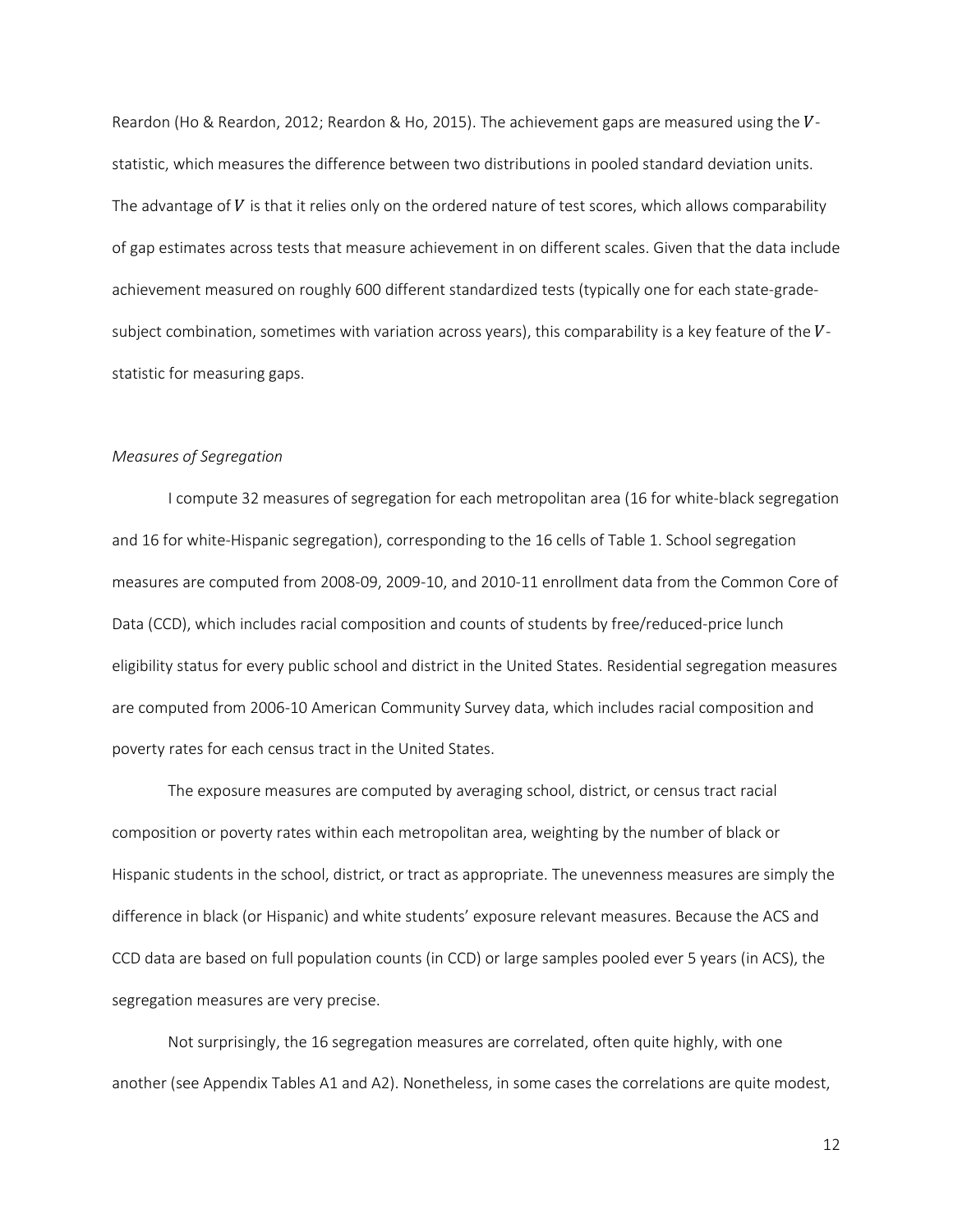suggesting that we may be able to distinguish their associations with achievement gaps.

#### *Additional Covariates*

I include a set of additional variables as controls in some models below. The controls are constructed from CCD and the School District Demographic System (SDDS) data. The SDDS is a special tabulation of the 2006-10 ACS data that includes tabulations of demographic characteristics of families living in each school district and who have children enrolled in the public schools. I aggregate these to the metropolitan area level and construct measures of family socioeconomic characteristics (income inequality, median family income, parental educational attainment, occupational status, poverty rates, unemployment rates, single-parent household rates, home value and median rent, racial disparities in family socioeconomic characteristics, and racial composition; in each case these measures apply to families in the metropolitan area with children enrolled in public schools. From the CCD, I construct a measure of metropolitan area school district fragmentation; this is the Herfindahl index applied to school district enrollment; it measures the degree to which students are concentrated in a small number of large districts or dispersed among many small districts, and has been shown to be related to between-district segregation patterns (Bischoff, 2008; Reardon & Yun, 2001). From the CCD I also include a measure of metropolitan area average per pupil public school spending. These variables are used in controls in some of the models below.

#### Bivariate and partial correlations between segregation and achievement gaps

To begin, I examine the bivariate correlations among various segregation measures and racial achievement gaps. Table 2 reports the correlation of each of the 16 segregation measures with the whiteblack achievement gap. Note that almost all of the segregation measures are positively correlated with the achievement gap. However the correlations range from 0.002 to 0.623. Table 2 makes clear several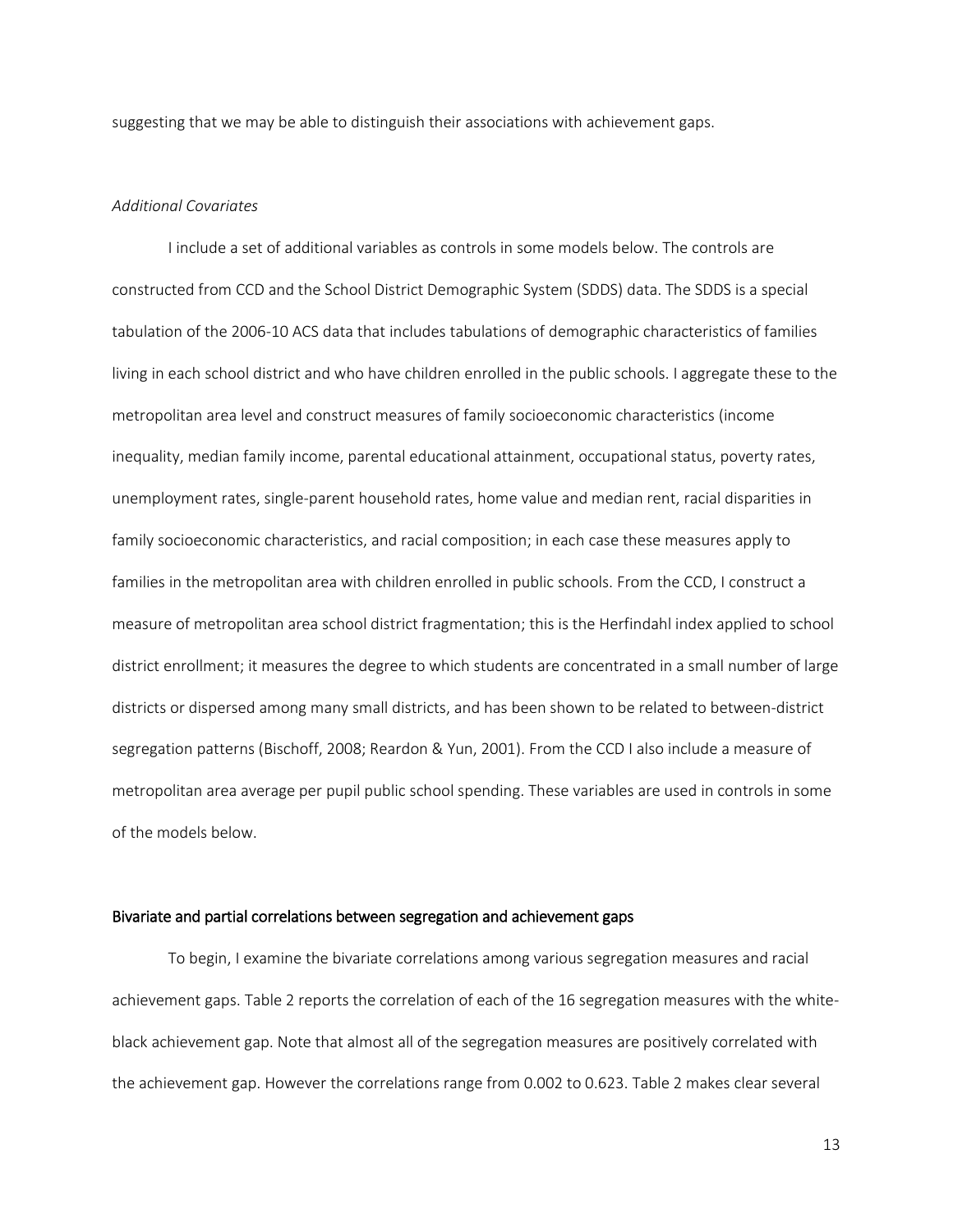patterns. First, each measure of school segregation is more highly correlated with achievement gaps than the corresponding measure of residential segregation. Second, in every case, segregation among schools or census tracts is more correlated with achievement gaps than is segregation between school districts. Third, racial differences in exposure to black or poor classmates or neighbors are more strongly related to achievement gaps than are simple exposure, though this pattern holds more consistently to exposure to poverty than racial exposure. Fourth, although achievement gaps are more highly correlated with black students' exposure to other black students/neighbors than with exposure to poor classmates/neighbors, this pattern is reversed when we consider the association between achievement gaps and racial *differences* in exposure to black or poor peers. The bottom panel of Table 2 shows that differences in exposure to poverty are more strongly correlated with achievement gaps than are differences in exposure to same race peers.

#### Table 2 here

Table 3 shows the corresponding correlations between white-Hispanic achievement gaps and measure of Hispanic students' segregation. The magnitude of the correlations is roughly similar to those in Table 2, except for the correlations with exposure to poverty, where the correlations with white-Hispanic gaps are smaller than those in Table 2 (and negative in one case). Likewise the general pattern of correlations is similar.

#### Table 3 here

With only a few exceptions then, the bivariate correlations follow a clear pattern: achievement gaps are more highly correlated with school segregation than residential segregation; more highly correlated with segregation among schools/tracts than among districts; and more highly correlated with differences in exposure to poor or same-race classmates/neighbors than with simple exposure measures. The measure of segregation most highly correlated with the metropolitan achievement gap is the racial difference in students' exposure to poor schoolmates (white-black  $r = 0.623$ ; white-Hispanic  $r = 0.678$ ).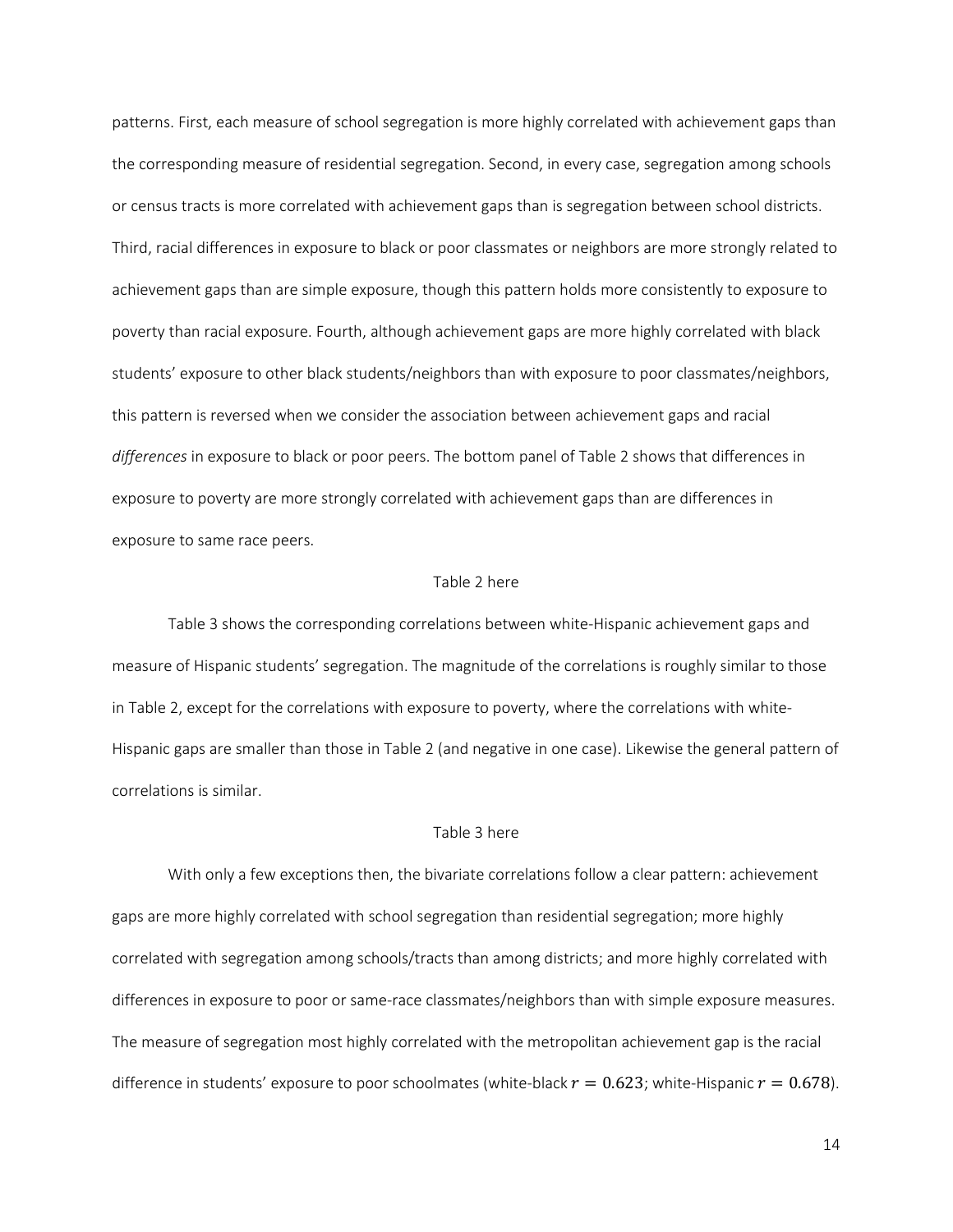I next examine the partial correlations between achievement gaps and measures of segregation, conditional on a set of metropolitan area characteristics. For the exposure measures, I control for racial differences in family socioeconomic characteristics in the metropolitan area and the fragmentation of the metropolitan area. I do not include measures of the racial or socioeconomic composition of the metropolitan area because these are mechanically related to the exposure measures (all else being equal, black students will have more black classmates in a predominantly black metropolitan area); their inclusion in the model would change the interpretation of the coefficient on the exposure measure to be similar to that of the differential exposure measures. The coefficients would indicate the extent to which achievement gaps are larger, on average, in metropolitan areas where black students attend schools with more black classmates than would be expected given the racial composition of the metropolitan area public school population. This is essentially what the evenness segregation measures capture. To preserve the interpretation of the exposure measure coefficients, then, I do not include covariates indicating the racial or socioeconomic composition of the metropolitan area in computing the partial correlations in the top panels of Tables 4 and 5.

I do include such measures in the models for the bottom panels, however. Here the segregation measures are not mechanically related to composition (that is the virtue of the evenness measures), so the composition measures can be used as controls without altering the interpretation of the coefficients on the segregation measures. Therefore the estimates in the bottom panel control for metropolitan area racial composition, family socioeconomic characteristics, racial differences in these characteristics, metropolitan fragmentation, and metropolitan area average per pupil public school spending.

Table 4 reports these partial correlations for the white-black achievement gaps. In general, the partial correlations are weaker than the bivariate correlations. This is particularly true in the top panel of Table 4: after controlling for racial differences in family socioeconomic characteristics, measures of black students' exposure to black and poor classmates/neighbors are at best only very weakly correlated with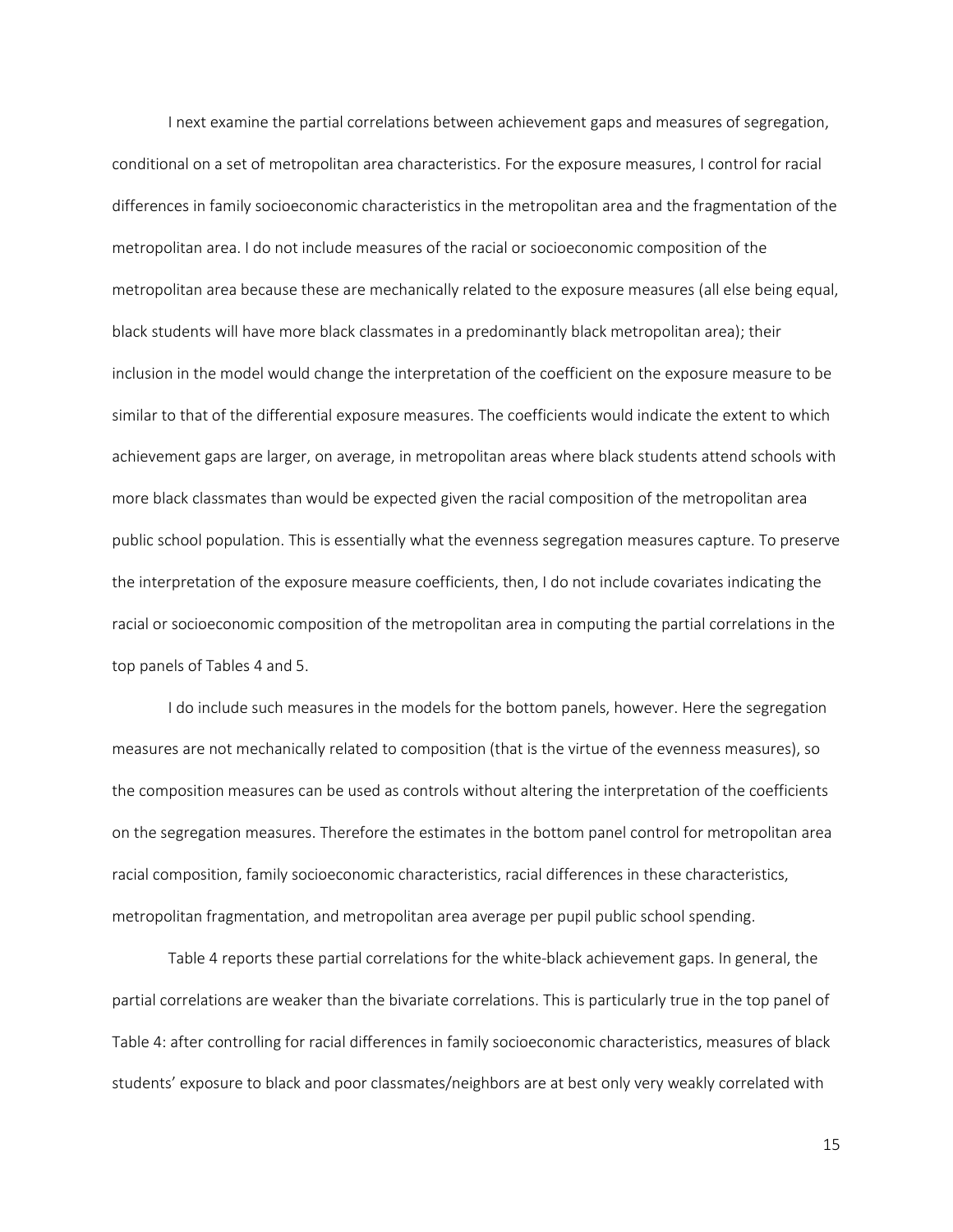achievement gaps. The correlations with the unevenness measures of segregation are generally about 20% smaller than the uncontrolled correlations in Table 2. They are modest in size, but not trivial, ranging from roughly 0.21 to 0.46. Just as in Table 2, the largest correlation is the correlation with racial differences in exposure to poor schoolmates ( $r = 0.464$ ).

#### Table 4 here

Table 5 reports the analogous correlations of the segregation measures and the white-Hispanic achievement gap. Here the correlations with exposure to Hispanic schoolmates/neighbors are slightly larger than in the white-black table above (Table 4) and are all statistically different from 0. Interesting, white-Hispanic achievement gaps are slightly negatively correlated with Hispanic students' exposure to poor peers and neighbors. This correlation reverses, however, in the bottom panel of the table, once the models include metropolitan area racial and socioeconomic composition measures. Thus, the negative correlations with exposure to poverty may simply reflect a correlation between achievement gaps and overall poverty rates.

In the bottom panel of Table 5, white-Hispanic achievement gaps remain correlated with differences in exposure to poverty after controlling for metropolitan socioeconomic characteristics and composition in addition to racial socioeconomic disparities. Nonetheless, the correlations are only modest in size, and are considerably smaller than their counterparts in Table 4.

#### Table 5 here

Tables 4 and 5 together reveal a clear pattern: net of a set of key covariates, achievement gaps are more highly correlated with school segregation than residential segregation; more highly correlated with segregation among schools/tracts than among districts; and is generally more highly correlated with differences in exposure to poor or same-race classmates/neighbors than with simple exposure measures (though the last point is not true of exposure to Hispanic students/neighbors in Table 5). Net of the set of covariates in the models, the racial difference in students' exposure to poor schoolmates remains the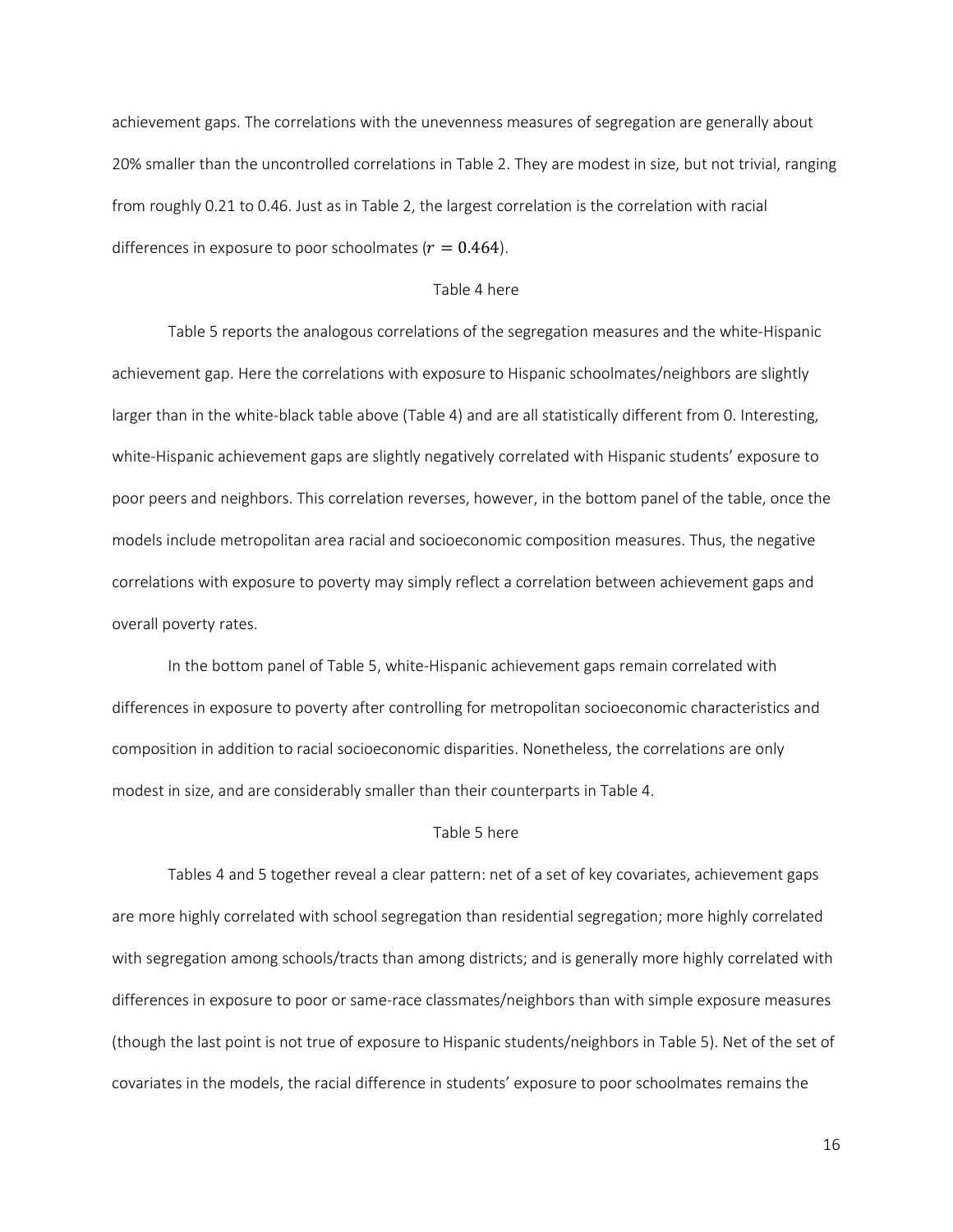measure of segregation most highly correlated with metropolitan area achievement gaps (white-black  $r = 0.464$ ; white-Hispanic  $r = 0.350$ ).

#### Disentangling Multiple Aspects of Segregation

The bivariate and partial correlations in Tables 2-5 are useful for assessing whether segregation measures are associated with achievement gaps, net of a vector of metropolitan area socioeconomic conditions and disparities. But because the segregation measures are correlated with one another (see Appendix Tables A1 and A2), the individual correlations do not indicate which of the segregation dimensions are most important.

To investigate the relative importance of the different dimensions of segregation, I regress achievement gaps on various measures of segregation, controlling for the full set of metropolitan covariates included in the bottom panels of Tables 4 and 5. In these models I include various combinations of the differential exposure segregation measures; I exclude the simple exposure measures because, as noted above, they are mechanically related to the other measures once racial and socioeconomic composition are included in the models.

Tables 6 and 7 display selected coefficients from a series of models designed to isolate the primary dimensions of segregation driving the general association between segregation and achievement gaps. Each model includes the metropolitan covariates described above. The first column (model 0) simply reports the  $R^2$  statistic from the model that includes the covariates but none of the segregation measures ( $R^2 = 0.62$  in the white-black model;  $R^2 = 0.73$  in the white-Hispanic model). Model 1 includes the four between-district segregation measures; Model 2 includes the four total segregation measures (between-school enrollment segregation and between-tract residential segregation); Model 3 includes all eight measures.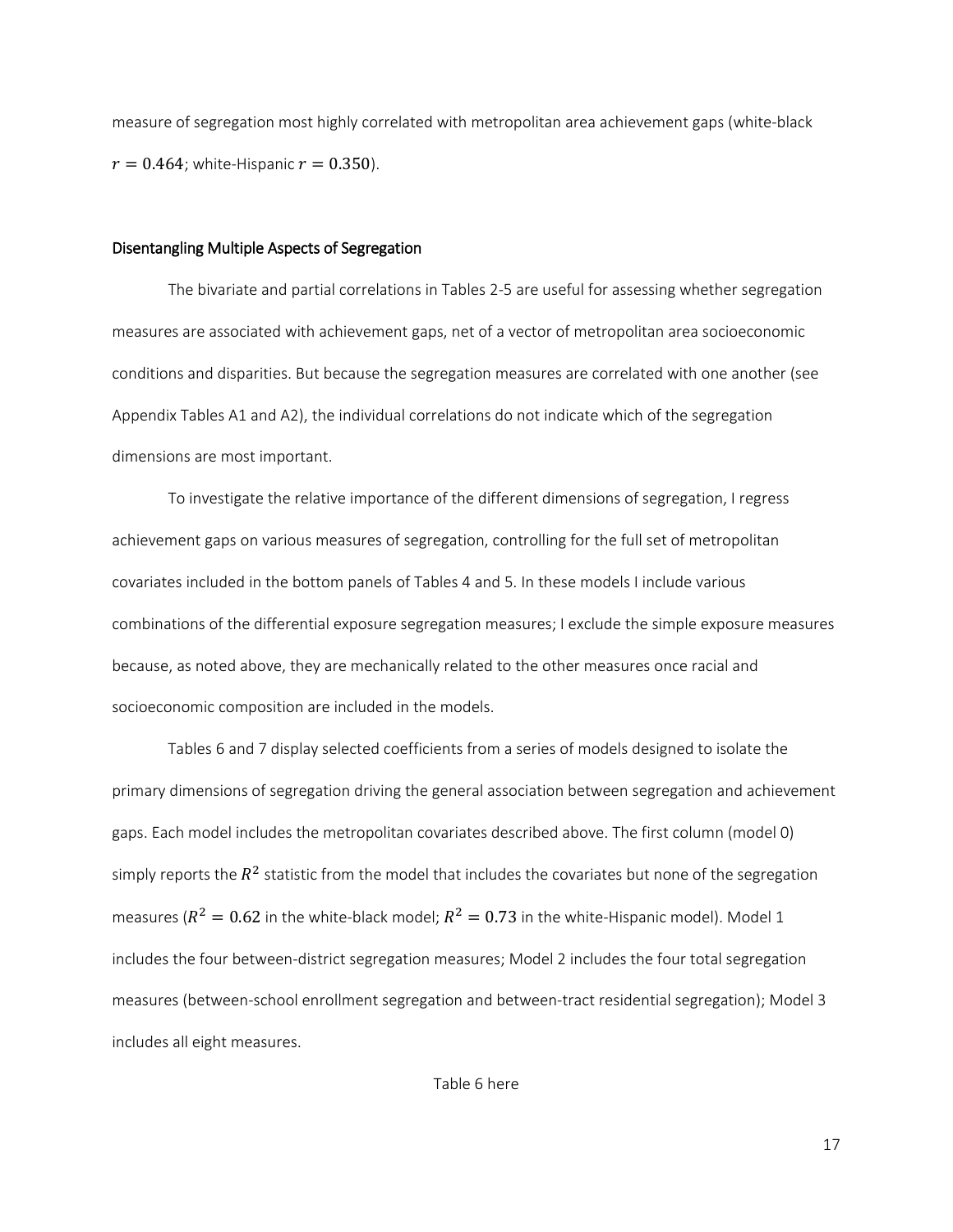#### Table 7 here

Below the coefficients are the *p*-values from a set of hypothesis tests. The first tests the null hypothesis that the coefficients on the residential segregation terms in the model are all equal to 0 (that is, the coefficients in the rows labeled b, d, f, and h in the table are all 0). The second tests the hypothesis that the school segregation terms are all non-significant. The third and fourth test the hypotheses that the four between-district terms are all non-significant and that the four total segregation terms are all non-significant, respectively. The fifth tests that the coefficients on the four racial exposure terms are 0; the sixth tests that those on the four poverty exposure terms are all zero. The seventh tests the hypothesis that all of the terms other than the two describing the differential exposure to poor school- or district-mates are zero. The final tests the null hypothesis that all the coefficients except that on the differential exposure to poor schoolmates are zero. This effectively tests whether that one measure of segregation contains all the predictive power of the full set of eight measures.

The coefficients and hypothesis tests in Tables 6 and 7 tell a very consistent story. In each model, we cannot reject the null hypothesis that the residential segregation terms are not predictive of achievement gaps, conditional on the school segregation terms. We can, however, reject the opposite hypothesis (that school segregation is uninformative, conditional on residential segregation). In other words, segregation of schools is predictive of achievement gaps; net of that, variation in neighborhood segregation patterns is not correlated with achievement gaps.

Likewise we cannot reject the null hypothesis that between-district segregation (whether residential or school segregation) is non-predictive once we include measures of total between-school and between-tract segregation in the model. But we reject the opposite hypothesis: total district segregation measures are predictive of achievement gaps, net of between-district segregation. It appears irrelevant whether between-school segregation is due to between- or within-district segregation.

The *p*-values from the 5<sup>th</sup> and 6<sup>th</sup> hypothesis tests show that differential exposure to same-race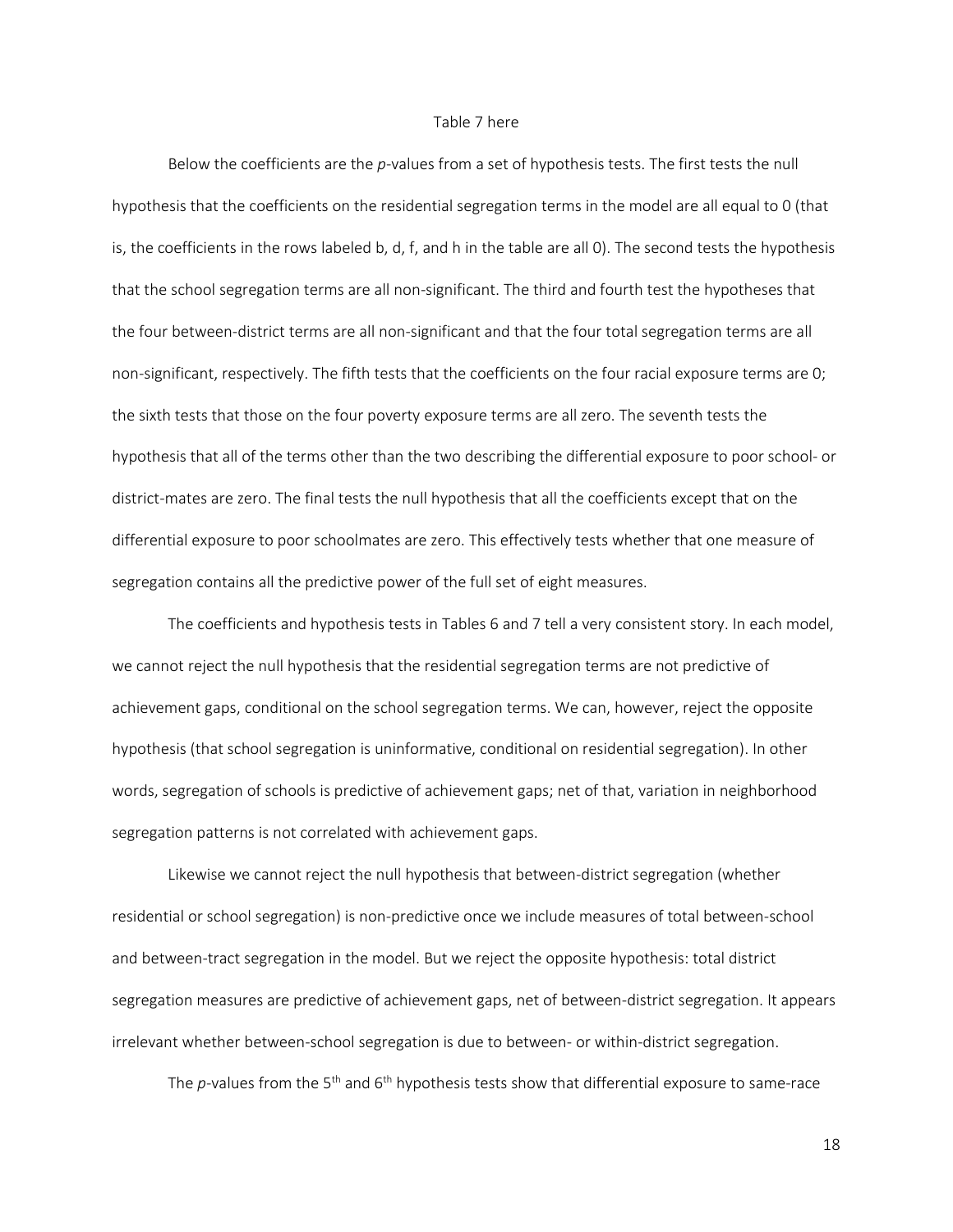schoolmates and neighbors is not predictive of achievement gaps, conditional on differential exposure to poverty. Differential exposure to poor schoolmates and neighbors is predictive, however, conditional on racial exposure patterns.

Together the first six hypothesis tests strongly suggest that differential exposure to poor schoolmates is the key dimension of segregation associated with racial achievement gaps. The seventh hypothesis test indicates whether excluding the four residential segregation measures and the two measures of exposure to same-race schoolmates reduces the fit of the model. For both the white-black (Table 6) and white-Hispanic models (Table 7), we fail to reject the hypothesis that all six of those terms can be excluded from model 3. We also fail to reject the hypothesis (hypothesis 8) that 7 of the 8 terms can be excluded (all but the measure of differential exposure to school poverty) from the model. Models 4 and 5 include only the differential exposure to poor school- and district-mates measures. The districtlevel measure is not significant in model 4, leaving model 5 as the preferred model.

#### **Discussion**

The results in tables 6 and 7 are unequivocal. The racial difference in the proportion of students' schoolmates who are poor is the key dimension of segregation driving the association between segregation and achievement gaps. Conditional on that measure, the other seven measures collectively explain no additional variance in achievement gaps. The adjusted  $R^2$  is nearly identical in model 5 and model 3 (which includes 7 additional measures of segregation).

These findings are somewhat at odds with those in Card and Rothstein (2007), who found that black-white differences in poor neighbors was the key mechanism driving the association between segregation and racial achievement gaps. However, Card and Rothstein did not include differential exposure to both poor classmates and poor neighbors in their models simultaneously. When I include both in the model (see Model 2 in Tables 6 and 7), I find that school differences in exposure to poverty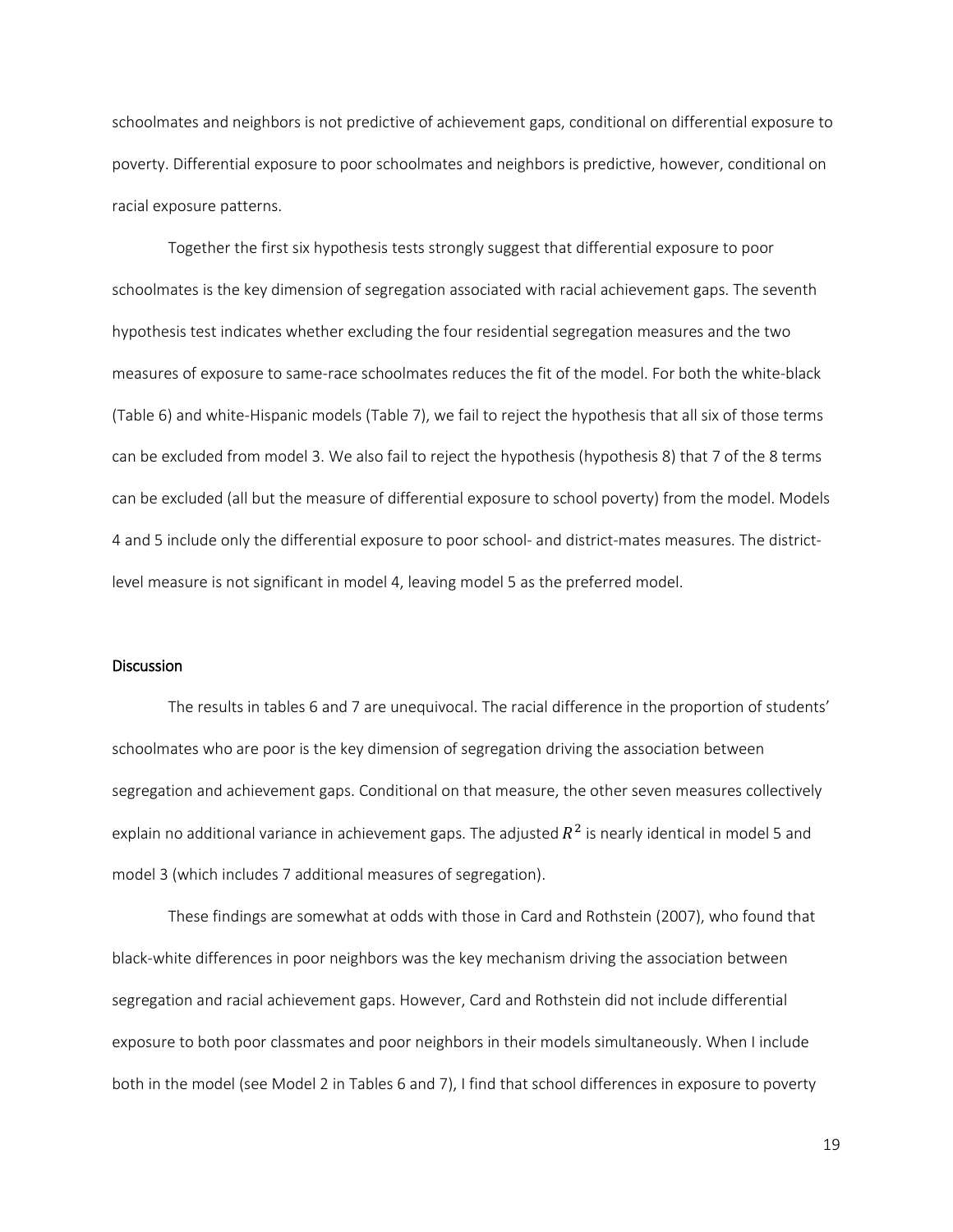are strong predictors of achievement gaps, while residential differences in exposure to poverty are not statistically significant predictors (though, in models not shown, I find that neighborhood differential exposure to poverty is a strong predictor of achievement gaps if school differential exposure to poverty is not in the model, a finding consistent with Card and Rothstein's results). This suggests that their conclusion might have been different had they included both terms in their models. Nonetheless, both their findings and those reported here suggest that it is differential exposure to poverty that is more important than differential exposure to black or Hispanic schoolmates or neighbors.

The coefficients on the difference in exposure to poor schoolmates in model 5 in in Tables 6 and 7 are relatively large. To get a sense of their magnitude, consider Figure 1, which shows that in some metropolitan areas, there is no difference in exposure to poor classmates between black or Hispanic and white students, while in others the difference is as high as 40%. The coefficients in Tables 6 and 7 imply that a 40% difference in exposure to poverty corresponds to a roughly 0.25 standard deviation increase in the achievement gap relative to a metropolitan area where there is no racial difference in exposure to poverty. The average 20% difference in exposure to poverty corresponds to an achievement gap of 0.12, roughly 20% the size of the average achievement gap.

#### Figure 1 here

The coefficients here can also be thought of as estimates of the association between school poverty rates and average achievement levels. Estimating the association between achievement gaps and racial differences in school poverty rates, as I do here, is akin to estimating, in a metropolitan fixed-effects model, the average within-metropolitan area association between a racial group's average achievement and its average exposure to poverty. The results here therefore are consistent with a model in which high-poverty schools are, on average, less effective at promoting achievement than lower-poverty schools. In metropolitan areas where black or Hispanic students disproportionately attend high-poverty schools, then, achievement gaps will be larger.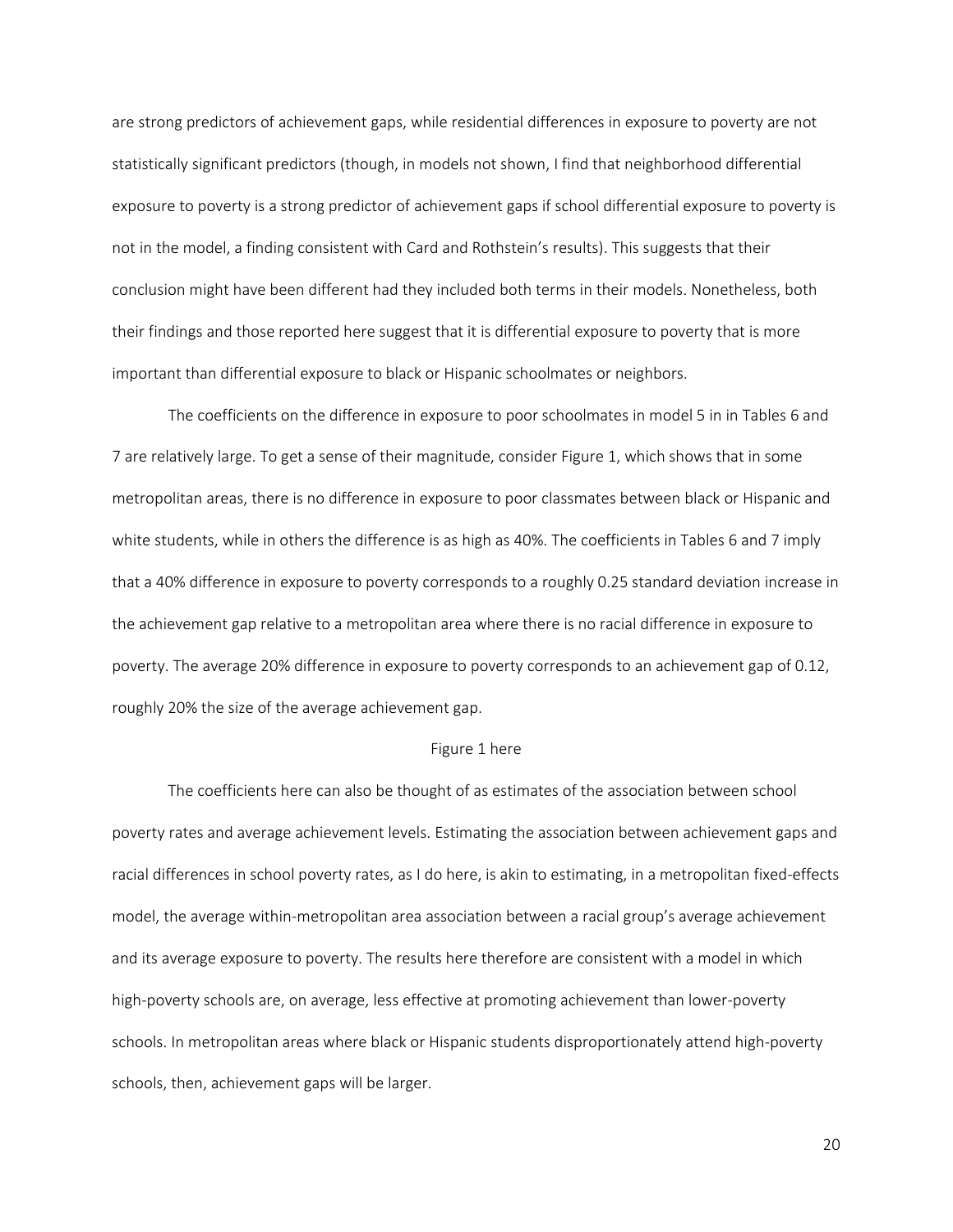Of course, the coefficients in Tables 6 and 7 should not be interpreted causally. They do not imply that reducing segregation will reduce achievement gaps. The models here simply provide evidence that segregation—specifically racial differences in exposure to poor schoolmates—is strongly correlated with achievement gaps net of a wide range of covariates that are strongly related with achievement gaps, including racial disparities in family income, poverty rates, unemployment rates, and parental education. In metropolitan areas that are more segregated than average, given their racial disparities in socioeconomic conditions, achievement gaps are larger. One might imagine that metropolitan areas that are more segregated than expected are those in which racial prejudice and discrimination are particularly high in general; if such discrimination affected students' opportunity through some mechanism other than segregation, this might explain the observed association between segregation and achievement gaps. The association between segregation and achievement gaps is large, however, so such an alternate pathway would need to lead to sizeable effects on achievement gaps. It is not immediately obvious whether there are plausible candidate explanations that would explain the association. Thus, the results presented here are suggestive of powerful effects of segregation, but are not completely definitive.

Importantly, the pattern of results here strongly suggests that the mechanisms through which segregation is related to achievement gaps are related to differences in students' exposure to poor schoolmates. That is not to say that having poor classmates impacts students' achievement directly. Rather, exposure to poor classmates is best understood as a proxy for general school quality—quality of instruction and opportunities to learn. High-poverty schools may have fewer resources, a harder time attracting and retaining skilled teachers, more violence and disruption, and poorer facilities. The parents of students in such schools generally have fewer resources—economic, social, and political—that can be used to the schools' benefit. High-poverty schools also typically have more low-performing students than do schools with fewer poor students; this may impact they curricular focus and type and quality of instruction. In a classroom where most students' skills are well below grade level, students—even those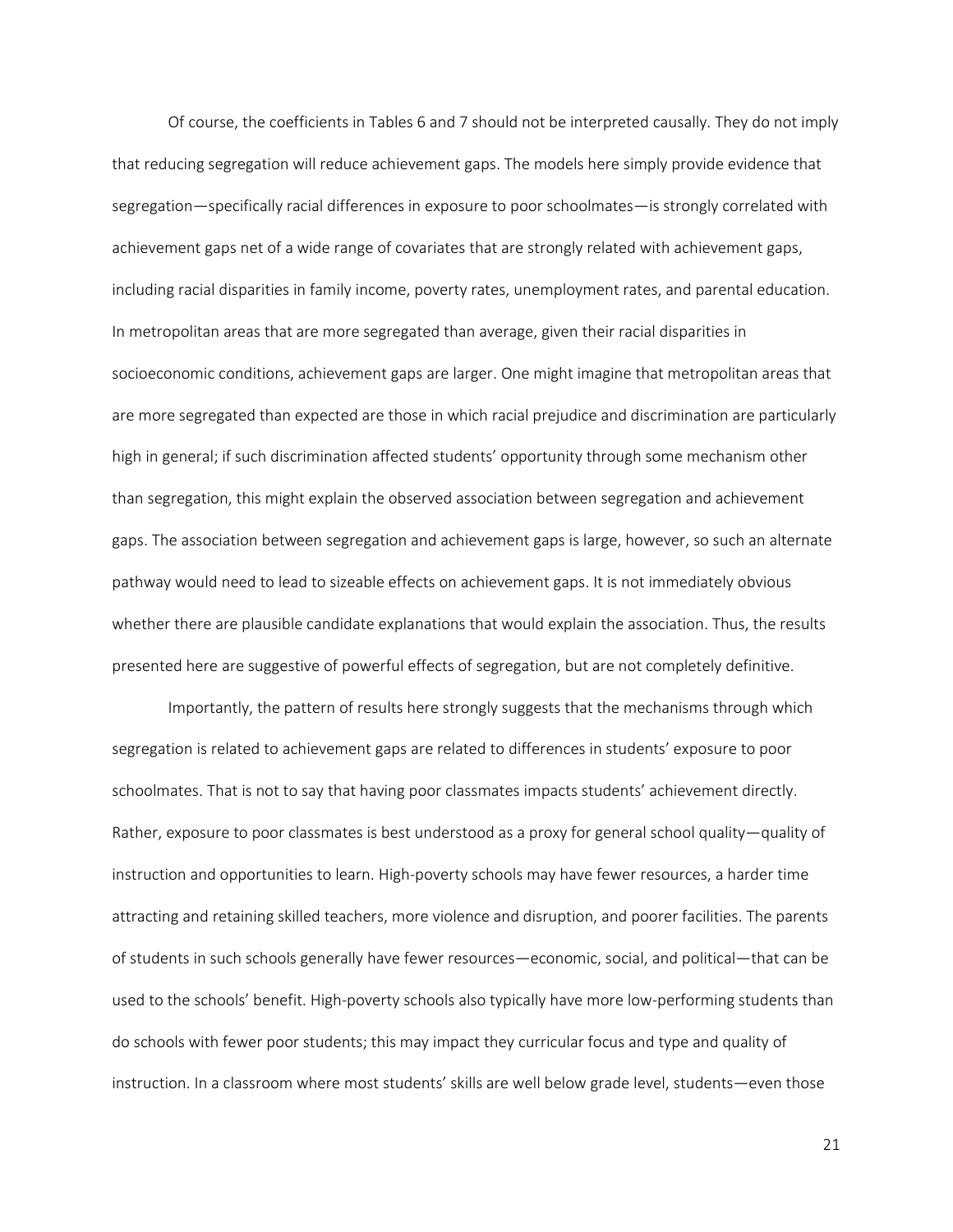at grade level—are unlikely to encounter challenging instruction. The data here do not speak to which, if any of these aspects of school quality drive the association between school poverty and academic achievement, of course; there are clearly many such potential mechanisms.

The fact that differential exposure to school poverty alone explains all of the association between segregation and achievement gaps does not imply that other forms of segregation do not affect achievement gaps. Residential segregation and between-district segregation may contribute to achievement gaps, for example, but they may do so primarily through their effect on school segregation patterns. As Tables A1 and A2 show, racial differences in exposure to poor schoolmates are strongly correlated (0.78 and 0.73, respectively, in the black-white and Hispanic-white cases) with racial differences in poor neighbors. This is not surprising, given that most students attend schools relatively close to home; residential segregation is one factor shaping school segregation patterns. Likewise, racial differences in exposure to minority schoolmates and neighbors may contribute to achievement gaps, because of the disproportionately high poverty rates among minority students.

Moreover, other forms of segregation—such as racial segregation *per se*—may affect outcomes other than academic achievement gaps. In *Brown*, the Court was concerned with the psychological harms of racial segregation, not its effects on academic achievement. Nothing in the results presented here should be construed as demonstrating that there are no direct harms from racial isolation. It is certainly possible that *de facto* racial segregation, even in the absence of *de jure* segregation and differences in exposure to poverty, may damage minority students' self-concept in the ways documented by Kenneth and Mamie Clark and others cited in the *Brown* decision (Clark & Clark, 1939a, 1939b; Clark & Clark, 1950; Deutscher, Chein, & Sadigur, 1948). It may also lead to lower-between-group understanding and empathy and increased prejudice (Pettigrew & Tropp, 2006). It may degrade students' ability to collaborate in diverse settings and may hamper the collective functioning of a democratic society (Page, 2008). It may lead to segregated social networks that persist long beyond high school and create unequal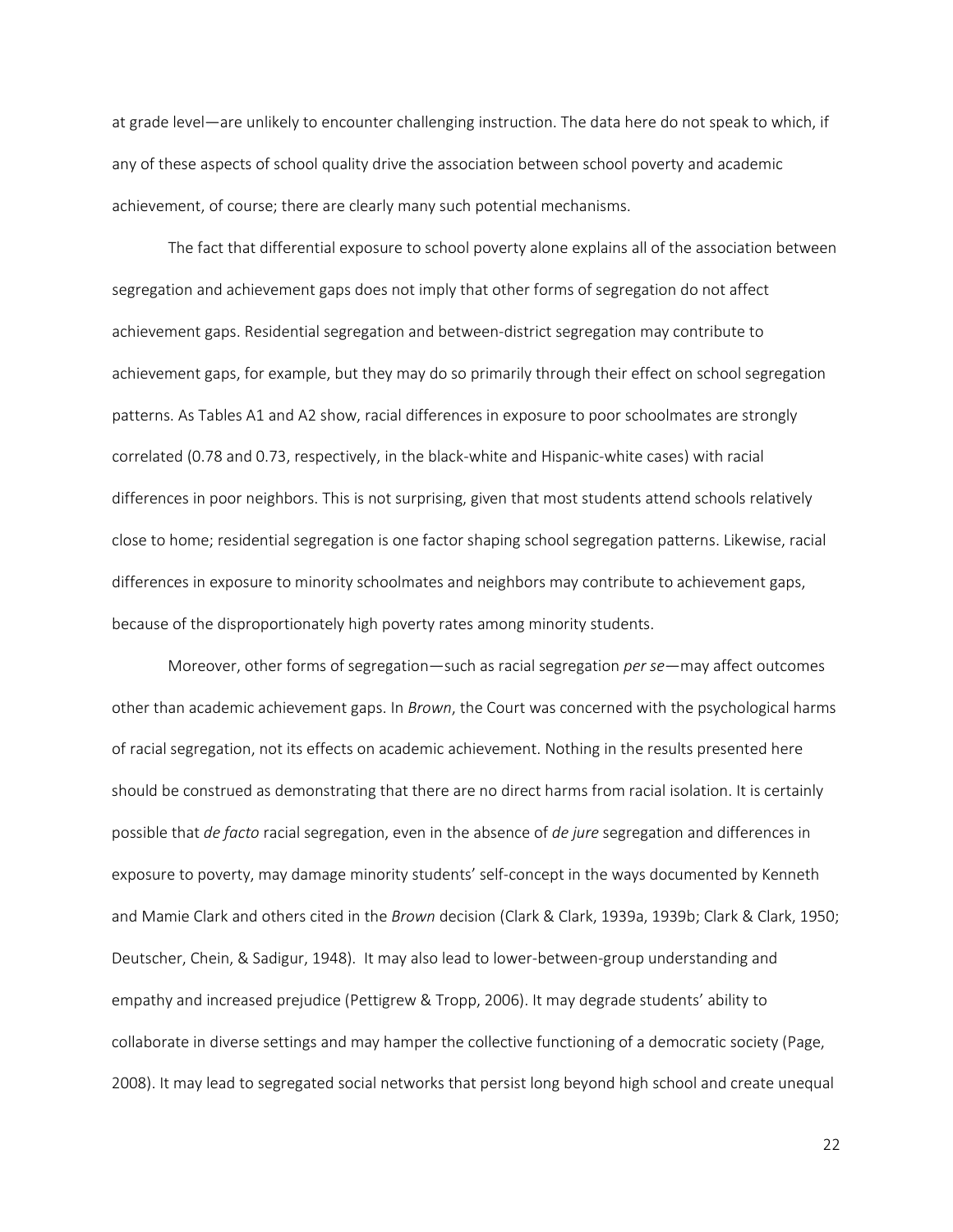opportunities in the labor market and unequal access to social and political capital. My finding here that racial segregation *per se* is not independently associated with academic achievement gaps, net of racial differences in exposure to poverty, does not rule out these many other potential consequences of racial isolation.

This study is not new in identifying a strong association between racial segregation and academic achievement gaps. It does, however, provide a much sharper description of what features of segregation patterns are most strongly predictive of academic achievement gaps. The evidence here very clearly shows that racial differences in exposure to poor schoolmates is linked to achievement gaps. Black and Hispanic students' test scores, relative to whites', are much lower when black and Hispanic students attend schools with more poor classmates.

These results imply that reducing school segregation—in particular, reducing racial disparities in exposure to poor classmates—might lead to meaningful reductions in racial achievement gaps. This might be accomplished in many ways. Although it is not the racial composition of schools that appears to drive the effects here, eliminating racial segregation would necessarily eliminate racial differences in exposure to school poverty (if all schools have identical racial composition, then students of all races necessarily attend schools with the same average poverty levels). Eliminating economic segregation among schools would also eliminate racial differences in exposure to poverty. Substantially reducing poverty particularly among black and Hispanic families—would sharply reduce racial disparities in exposure to poverty as well, particularly if racial segregation is high. Regardless of the method of achieving it, reducing differences in exposure to poverty may be an effective means of improving the equality of students' access to high-quality educational opportunities.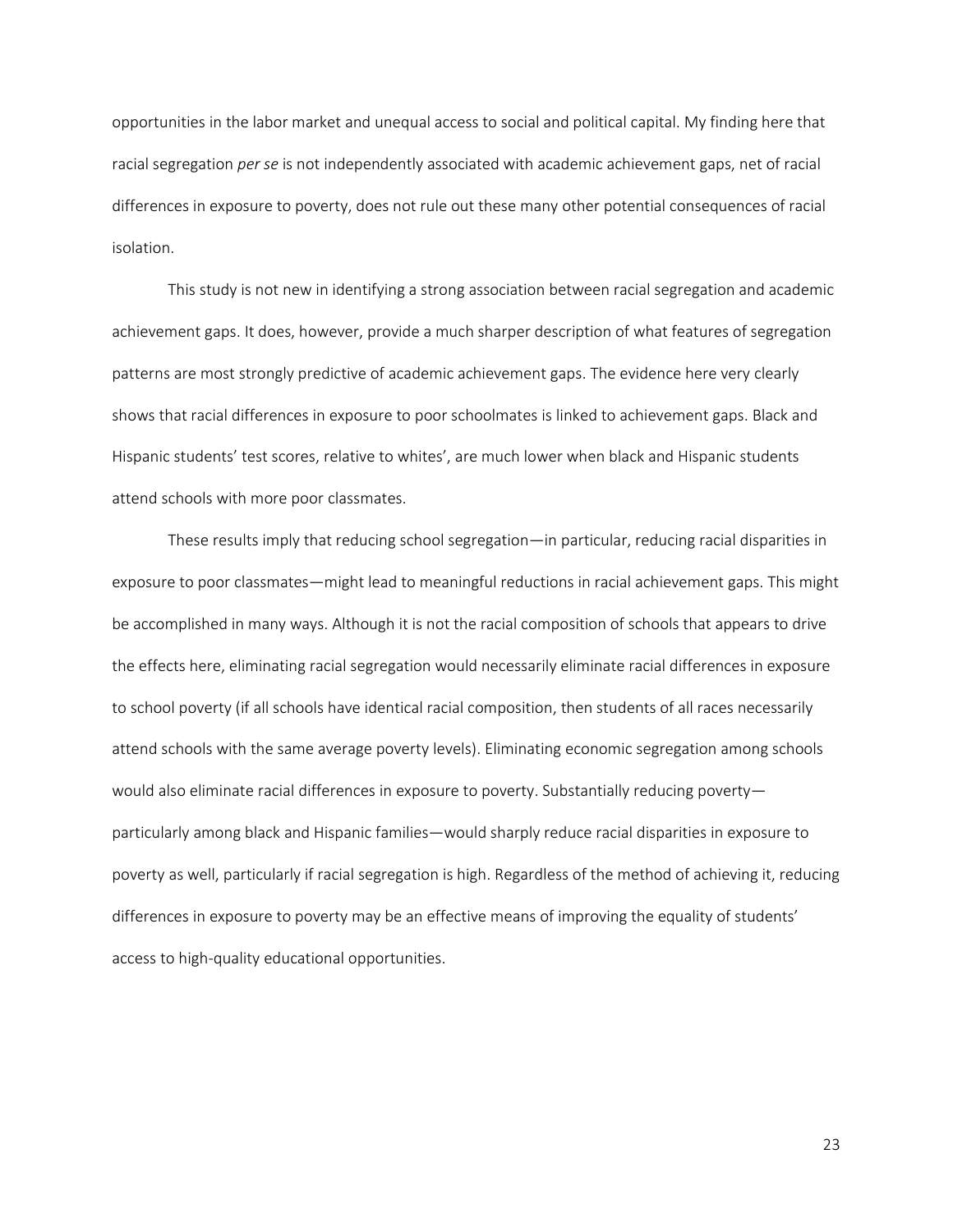#### References

- Bischoff, K. (2008). School District Fragmentation and Racial Residential Segregation: How Do Boundaries Matter? *Urban Affairs Review, 44*(1).
- Borman, G. D., & Dowling, M. (2010). Schools and Inequality: A Multilevel Analysis of Coleman's Equality of Educational Opportunity Data. *Teachers College Record, 112*(5), 1201-1246.

Burdick-Will, J., Ludwig, J., Raudenbush, S. W., Sampson, R. J., Sanbonmatsu, L., & Sharkey, P. (2011). Converging Evidence for Neighborhood Effects on Children's Test Scores: An Experimental, Quasiexperimental, and Observational Comparison. In G. J. Duncan & R. J. Murnane (Eds.), *Whither Opportunity? Rising Inequality and the Uncertain Life Chances of Low-Income Children* (pp. 255- 276). New York: Russell Sage Foundation.

- Card, D., & Rothstein, J. (2007). Racial segregation and the black–white test score gap. *Journal of Public Economics, 91*(11), 2158-2184.
- Chetty, R., Hendren, N., & Katz, L. F. (2015). *The effects of exposure to better neighborhoods on children: New evidence from the Moving to Opportunity experiment*. Harvard University.
- Clark, K. B., & Clark, M. K. (1939a). The development of consciousness of self and the emergence of racial identification in Negro preschool children. *The Journal of Social Psychology, 10*(4), 591-599.
- Clark, K. B., & Clark, M. K. (1939b). Segregation as a factor in the racial identification of Negro pre-school children: A preliminary report. *The Journal of Experimental Education, 8*(2), 161-163.
- Clark, K. B., & Clark, M. P. (1950). Emotional factors in racial identification and preference in Negro children. *Journal of Negro Education*, 341-350.

Coleman, J. S., Campbell, E. Q., Hobson, C. J., McPartland, J., Mood, A. M., Weinfeld, F. D., & York, R. L. (1966). *Equality of educational opportunity*. Washington, DC: U.S. Department of Health, Education, and Welfare, Office of Education.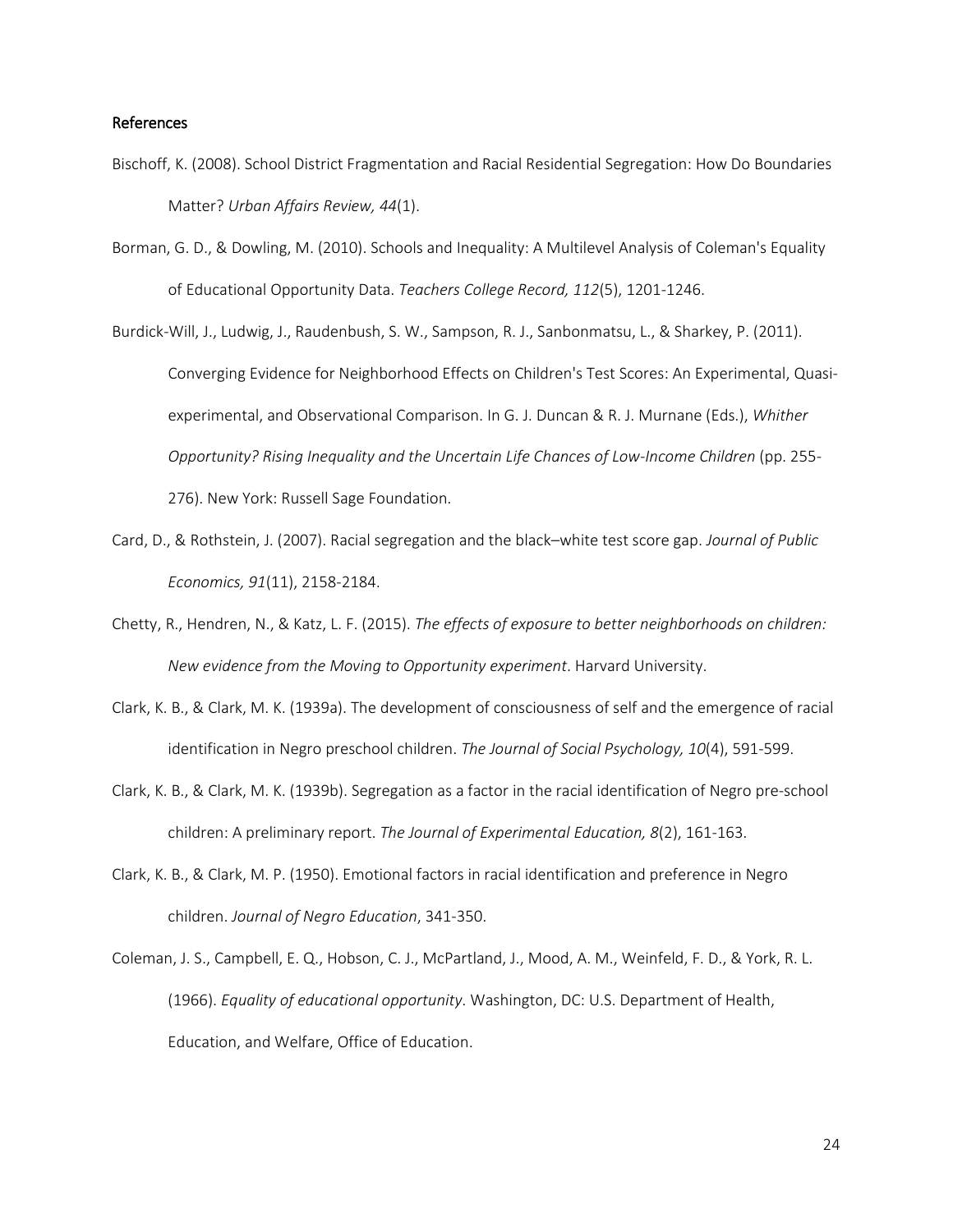Deutscher, M., Chein, I., & Sadigur, N. (1948). The psychological effects of enforced segregation: A survey of social science opinion. *The Journal of psychology, 26*(2), 259-287.

Hanushek, E. A., & Rivkin, S. G. (2007). *School quality and the black-white achievement gap*. NBER.

- Ho, A. D., & Reardon, S. F. (2012). Estimating Achievement Gaps From Test Scores Reported in Ordinal 'Proficiency' Categories. *Journal of Educational and Behavioral Statistics, 37*(4), 489-517. Retrieved from<http://jeb.sagepub.com/content/early/2011/10/26/1076998611411918>
- Johnson, R. C. (2011). Long-Run Impacts of School Desegregation and School Quality on Adult Attainments. *National Bureau of Economic Research Working Papers, 16664*.

Kozol, J. (1991). *Savage inequalities: Children in America's schools*. New York: Crown.

- Lankford, H., Loeb, S., & Wycoff, J. (2002). Teacher sorting and the plight of urban schools: A descriptive analysis. *Educational Evaluation and Policy Analysis, 24*(1), 37-62.
- Page, S. E. (2008). *The difference: How the power of diversity creates better groups, firms, schools, and societies*: Princeton University Press.
- Pettigrew, T. F., & Tropp, L. R. (2006). A meta-analytic test of intergroup contact theory. *Journal of personality and social psychology, 90*(5), 751.
- Reardon, S. F., Fox, L., & Townsend, J. (2015). Neighborhood Income Composition by Race and Income, 1990-2009. *The Annals of the American Academy of Political and Social Science, 660*, 78-97.

Reardon, S. F., & Ho, A. D. (2015). Practical Issues in Estimating Achievement Gaps From Coarsened Data. *Journal of Educational and Behavioral Statistics, 40*(2), 158-189. Retrieved from

<http://jeb.sagepub.com/content/early/2011/10/26/1076998611411918>

Reardon, S. F., & Yun, J. T. (2001). Suburban racial change and suburban school segregation, 1987-1995. *Sociology of Education, 74*(2), 79-101.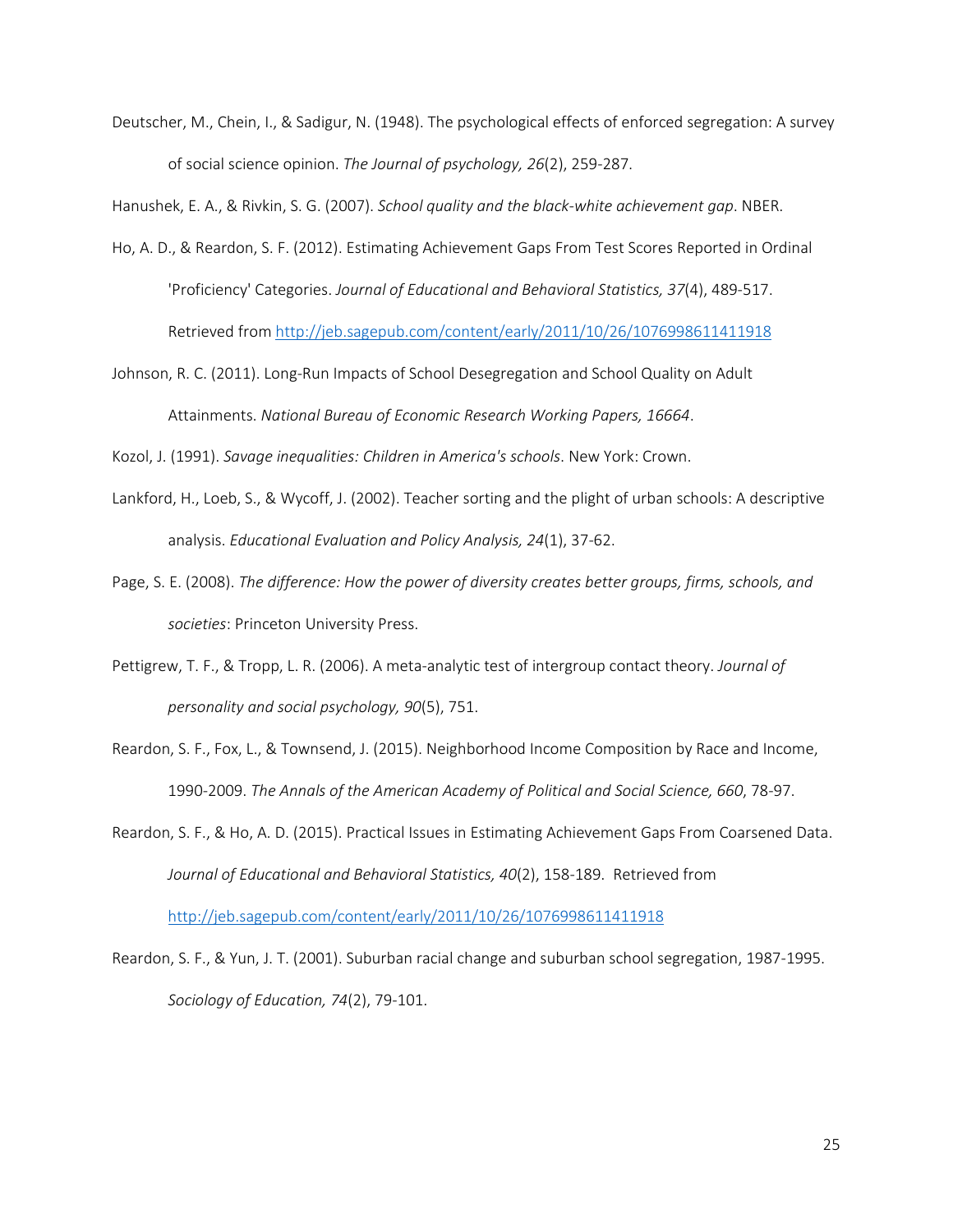Reardon, S. F., Yun, J. T., & Eitle, T. M. (2000). The changing structure of school segregation: Measurement and evidence of multi-racial metropolitan area school segregation, 1989-1995. *Demography, 37*(3), 351-364.

- Sampson, R. J., Sharkey, P., & Raudenbush, S. W. (2008). Durable effects of concentrated disadvantage on verbal ability among African-American children. *Proceedings of the National Academy of Sciences, 105*(3), 845-852.
- Saporito, S., & Sohoni, D. (2007). Mapping Educational Inequality: Concentrations of Poverty among Poor and Minority Students in Public Schools *Social Forces, 85*(3), 1227-1253.
- Sharkey, P. (2010). The acute effect of local homicides on children's cognitive performance. *Proceedings of the National Academy of Sciences, 107*(26), 11733-11738.
- Stroub, K. J., & Richards, M. P. (2013). From Resegregation to Reintegration: Trends in the Racial/Ethnic Segregation of Metropolitan Public Schools, 1993–2009. *American Educational Research Journal, 50*(3), 497-531.
- Wodtke, G. T., Harding, D. J., & Elwert, F. (2011). Neighborhood Effects in Temporal Perspective: The Impact of Long-Term Exposure to Concentrated Disadvantage on High School Graduation. *American Sociological Review, 76*(5), 713-736.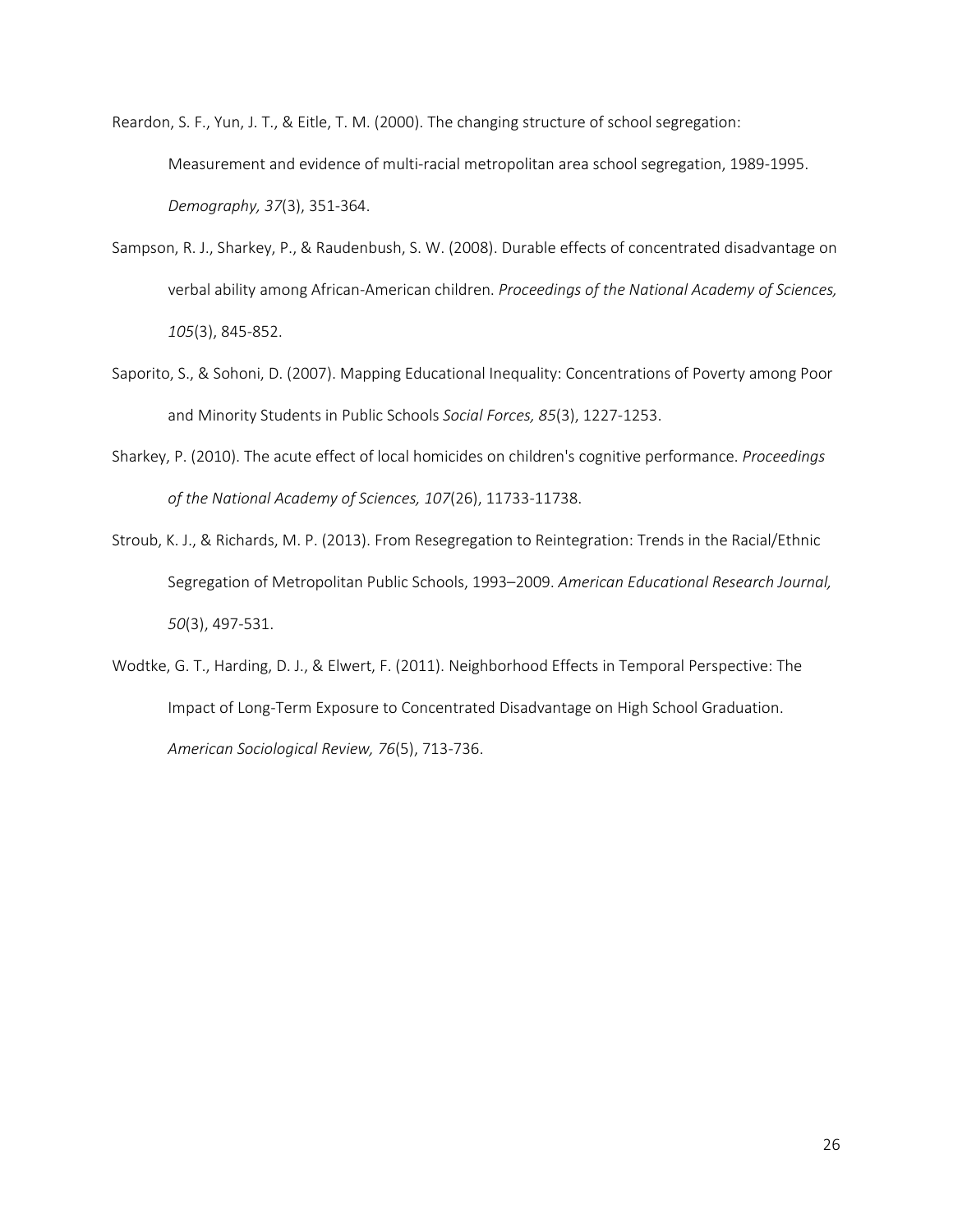### Table 1

## Dimensions of Metropolitan Area Segregation

|                                   |       | Residential Segregation | School Segregation |                  |  |  |  |
|-----------------------------------|-------|-------------------------|--------------------|------------------|--|--|--|
|                                   | Total | Between-District        | Total              | Between-District |  |  |  |
|                                   |       |                         |                    |                  |  |  |  |
| Black Students' Exposure to:      |       |                         |                    |                  |  |  |  |
| <b>Black Neighbors/Classmates</b> | X     | X                       | X                  | X                |  |  |  |
| Poor Neighbors/Classmates         | X     | X                       | X                  | X                |  |  |  |
| Difference Between Black and      |       |                         |                    |                  |  |  |  |
| White Students' Exposure to:      |       |                         |                    |                  |  |  |  |
| <b>Black Neighbors/Classmates</b> | X     | х                       | х                  | х                |  |  |  |
| Poor Neighbors/Classmates         | X     | х                       | Χ                  | Χ                |  |  |  |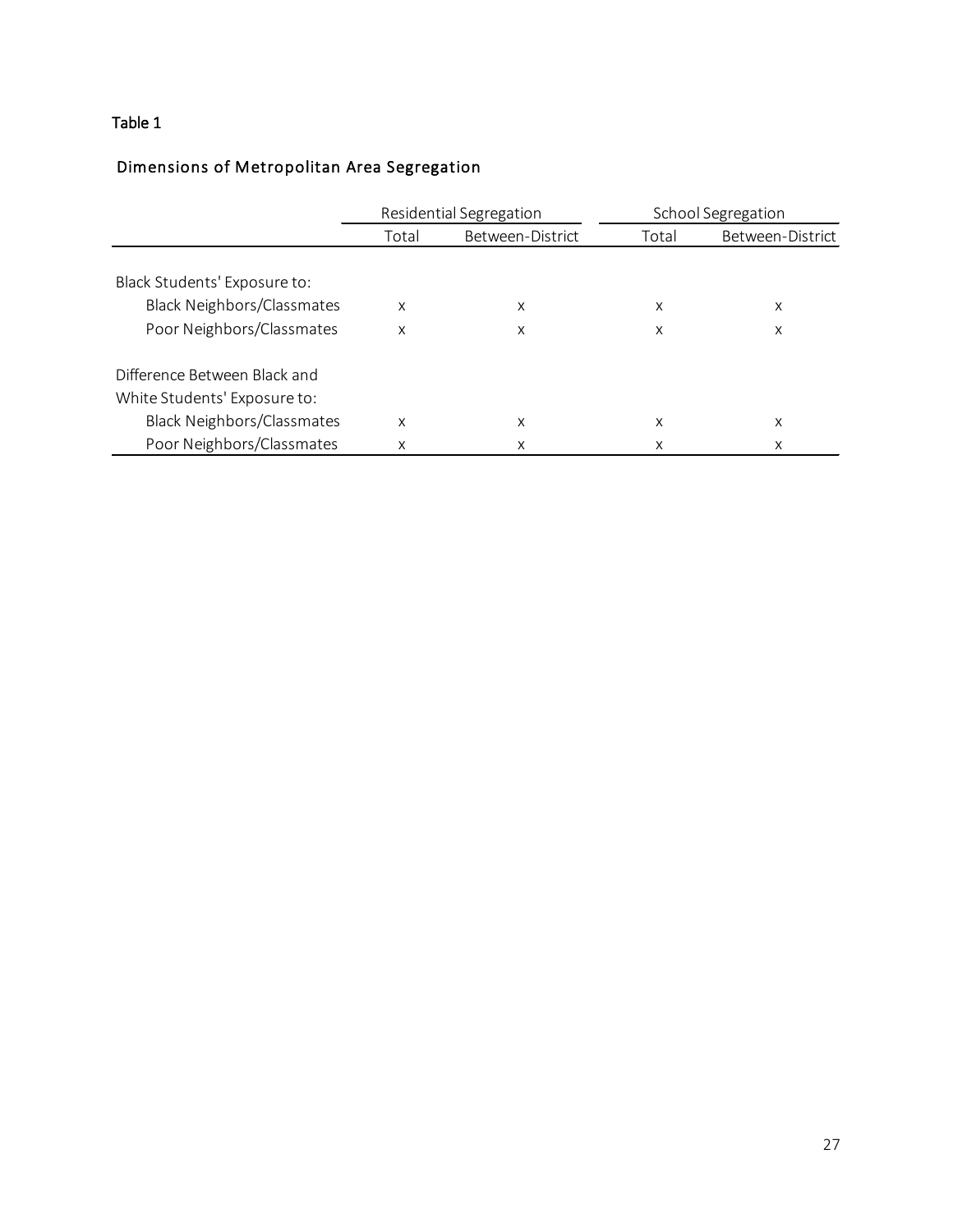### Table 2

### Bivariate Correlations Between White-Black Achievement Gap and Various Dimensions of Segregation, 325 Metropolitan Areas, 2009-2012

|                                   |             | School Segregation | Residential Segregation |                      |  |  |  |
|-----------------------------------|-------------|--------------------|-------------------------|----------------------|--|--|--|
|                                   | Total       | Between-District   | Total                   | Between-District     |  |  |  |
|                                   |             |                    |                         |                      |  |  |  |
| Black Students' Exposure to:      |             |                    |                         |                      |  |  |  |
| <b>Black Neighbors/Classmates</b> | $0.394$ *** | $0.350$ ***        | $0.363$ ***             | $0.332$ ***<br>0.002 |  |  |  |
| Poor Neighbors/Classmates         | $0.222$ *** | $0.154$ **         | $0.208$ ***             |                      |  |  |  |
| Difference Between Black and      |             |                    |                         |                      |  |  |  |
| White Students' Exposure to:      |             |                    |                         |                      |  |  |  |
| <b>Black Neighbors/Classmates</b> | $0.432$ *** | $0.340$ ***        | $0.410$ ***             | $0.316$ ***          |  |  |  |
| Poor Neighbors/Classmates         | $0.623$ *** | $0.452$ ***        | $0.474$ ***             | $0.348$ ***          |  |  |  |

Note: each cell is the bivariate correlation between the pooled white-black achievement gap and a measure of segregation. \* p<.05; \*\* p<.01; \*\*\* p<.001.

### Table 3

### Bivariate Correlations Between White-Hispanic Achievement Gap and Various Dimensions of Segregation, 328 Metropolitan Areas, 2009-2012

|                                 |             | School Segregation |             | Residential Segregation |  |
|---------------------------------|-------------|--------------------|-------------|-------------------------|--|
|                                 | Total       | Between-District   | Total       | Between-District        |  |
|                                 |             |                    |             |                         |  |
| Hispanic Students' Exposure to: |             |                    |             |                         |  |
| Hispanic Neighbors/Classmates   | $0.402$ *** | $0.350$ ***        | $0.327$ *** | $0.316$ ***             |  |
| Poor Neighbors/Classmates       | $0.141$ *   | $-0.031$           | 0.036       | $-0.111$ *              |  |
| Difference Between Hispanic and |             |                    |             |                         |  |
| White Students' Exposure to:    |             |                    |             |                         |  |
| Hispanic Neighbors/Classmates   | $0.599$ *** | $0.507$ ***        | $0.520$ *** | $0.499$ ***             |  |
| Poor Neighbors/Classmates       | $0.678$ *** | $0.516$ ***        | $0.461$ *** | $0.388$ ***             |  |

Note: each cell is the bivariate correlation between the pooled white-Hispanic achievement gap and a measure of segregation. \* p<.05; \*\* p<.01; \*\*\* p<.001.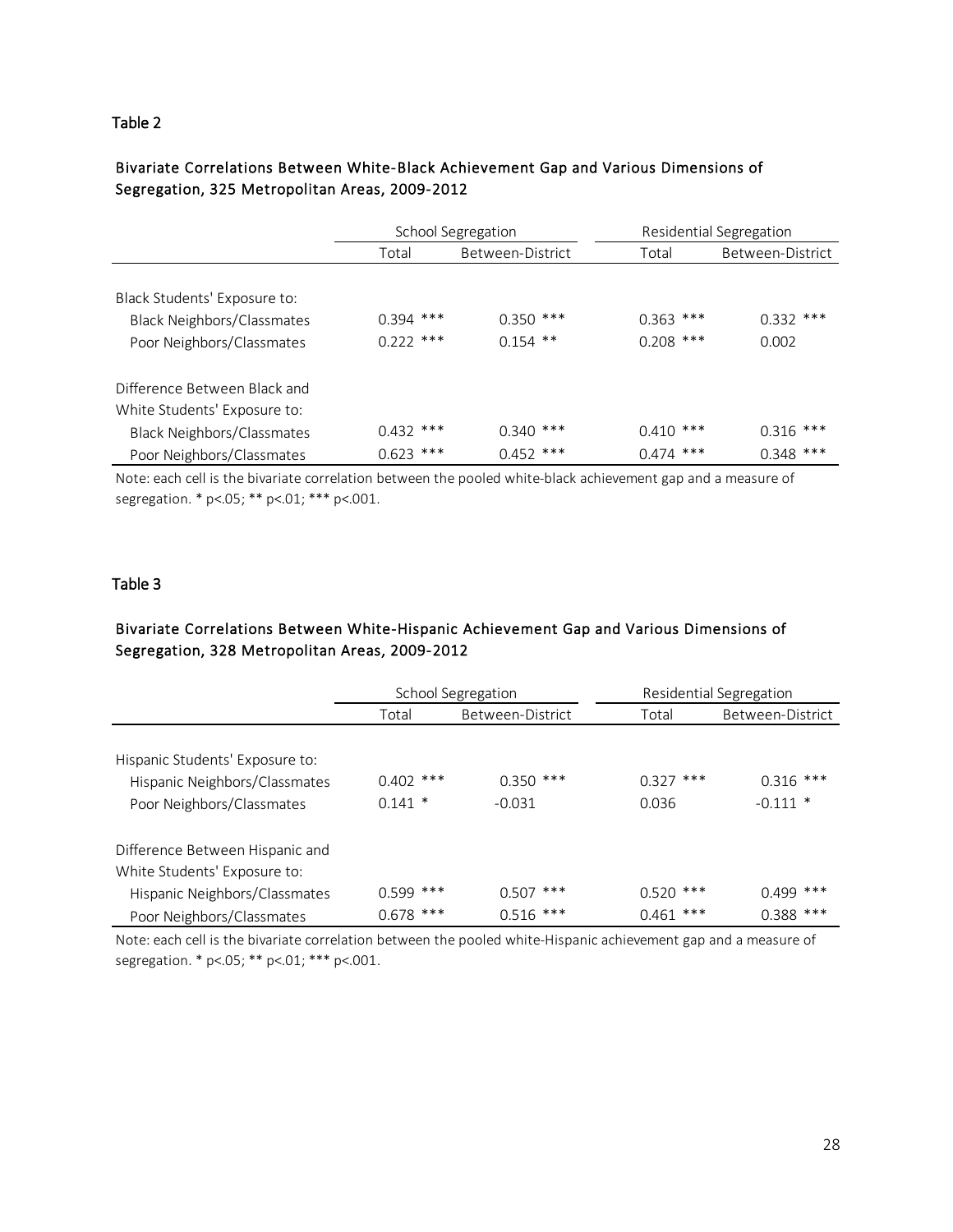### Table 4

### Partial Correlations Between White-Black Achievement Gap and Various Dimensions of Segregation, 325 Metropolitan Areas, 2009-2012

|                                   |             | School Segregation | Residential Segregation |                  |  |  |  |
|-----------------------------------|-------------|--------------------|-------------------------|------------------|--|--|--|
|                                   | Total       | Between-District   | Total                   | Between-District |  |  |  |
|                                   |             |                    |                         |                  |  |  |  |
| Black Students' Exposure to:      |             |                    |                         |                  |  |  |  |
| <b>Black Neighbors/Classmates</b> | $0.153$ **  | 0.104              | $0.124$ *               | 0.081            |  |  |  |
| Poor Neighbors/Classmates         | 0.084       | 0.023              | $0.116*$                | $-0.062$         |  |  |  |
| Difference Between Black and      |             |                    |                         |                  |  |  |  |
| White Students' Exposure to:      |             |                    |                         |                  |  |  |  |
| <b>Black Neighbors/Classmates</b> | $0.336$ *** | $0.252$ ***        | $0.322$ ***             | $0.215$ ***      |  |  |  |
| Poor Neighbors/Classmates         | $0.464$ *** | $0.409$ ***        | $0.382$ ***             | $0.319$ ***      |  |  |  |

Note: each cell is the partial correlation between the pooled white-black achievement gap and a measure of segregation, conditional on metropoltian area characteristics. The top panel (partial correlations with exposure measures) includes controls for racial disparities in family socioeconomic status and metropolitan area fragmentation. The bottom panel (partial correlations with differential exposure measures) includes the same covariates as the top panel plus additional controls for metropolitan area racial and socioeconomic composition as well as per pupil average spending. See text for details.  $*$  p<.05;  $**$  p<.01;  $***$  p<.001.

### Table 5

### Partial Correlations Between White-Hispanic Achievement Gap and Various Dimensions of Segregation, 328 Metropolitan Areas, 2009-2012

|                                 |             | School Segregation | Residential Segregation |                  |  |  |  |
|---------------------------------|-------------|--------------------|-------------------------|------------------|--|--|--|
|                                 | Total       | Between-District   | Total                   | Between-District |  |  |  |
|                                 |             |                    |                         |                  |  |  |  |
| Hispanic Students' Exposure to: |             |                    |                         |                  |  |  |  |
| Hispanic Neighbors/Classmates   | $0.202$ *** | $0.148*$           | $0.160$ **              | $0.120*$         |  |  |  |
| Poor Neighbors/Classmates       | $-0.150$ *  | $-0.261$ ***       | $-0.127$ *              | $-0.306$ ***     |  |  |  |
| Difference Between Hispanic and |             |                    |                         |                  |  |  |  |
| White Students' Exposure to:    |             |                    |                         |                  |  |  |  |
| Hispanic Neighbors/Classmates   | $0.220$ *** | 0.086              | $0.128$ *               | 0.029            |  |  |  |
| Poor Neighbors/Classmates       | $0.350$ *** | $0.222$ ***        | $0.171$ **              | $0.173$ **       |  |  |  |

Note: each cell is the partial correlation between the pooled white-Hispanic achievement gap and a measure of segregation, conditional on metropoltian area characteristics. The top panel (partial correlations with exposure measures) includes controls for racial disparities in family socioeconomic status and metropolitan area fragmentation. The bottom panel (partial correlations with differential exposure measures) includes the same covariates as the top panel plus additional controls for metropolitan area racial and socioeconomic composition as well as per pupil average spending. See text for details. \* p<.05; \*\* p<.01; \*\*\* p<.001.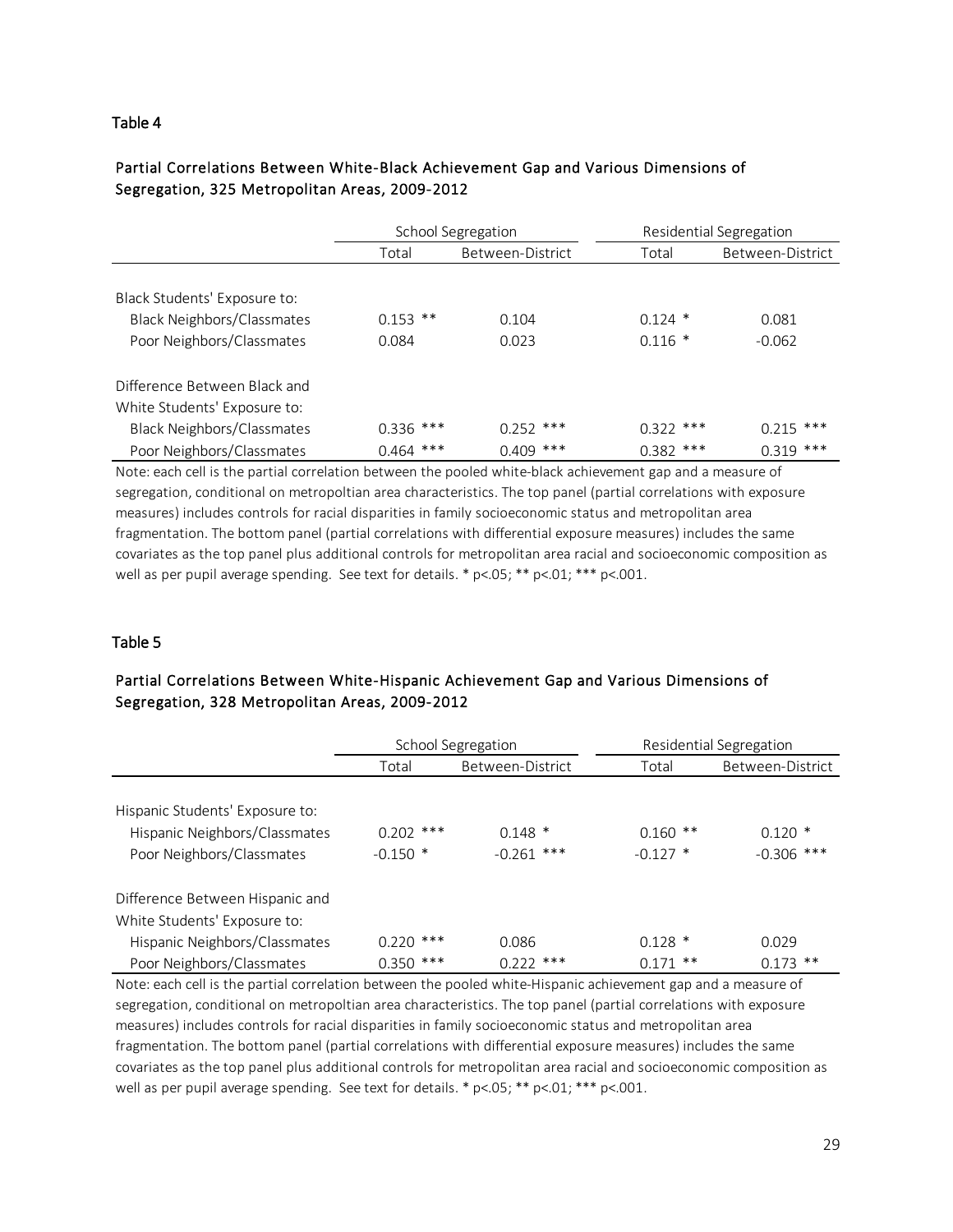|                                                            | Model 0 | Model 1     | Model 2     | Model 3     | Model 4     | Model 5     |
|------------------------------------------------------------|---------|-------------|-------------|-------------|-------------|-------------|
|                                                            |         |             |             |             |             |             |
| Difference Between Black and White Students' Exposure to:  |         | 0.256       |             | 0.306       |             |             |
| a. District enrollment proportion black                    |         |             |             |             |             |             |
|                                                            |         | (0.278)     |             | (0.301)     |             |             |
| b. District residents proportion black                     |         | $-0.432$    |             | $-0.632$ *  |             |             |
|                                                            |         | (0.299)     |             | (0.301)     |             |             |
| c. District enrollment proportion poor                     |         | $0.680$ *** |             | 0.286       | 0.111       |             |
|                                                            |         | (0.160)     |             | (0.220)     | (0.144)     |             |
| d. District residents proportion poor                      |         | 0.137       |             | $-0.062$    |             |             |
|                                                            |         | (0.543)     |             | (0.561)     |             |             |
| e. School enrollment proportion black                      |         |             | $-0.157$    | 0.020       |             |             |
|                                                            |         |             | (0.157)     | (0.219)     |             |             |
| f. Neighborhood residents proportion black                 |         |             | 0.145       | 0.172       |             |             |
|                                                            |         |             | (0.151)     | (0.159)     |             |             |
| g. School enrollment proportion poor                       |         |             | $0.636$ *** | 0.371       | $0.597$ *** | $0.687$ *** |
|                                                            |         |             | (0.134)     | (0.207)     | (0.142)     | (0.079)     |
| h. Neighborhood residents proportion poor                  |         |             | 0.267       | 0.347       |             |             |
|                                                            |         |             | (0.293)     | (0.313)     |             |             |
|                                                            |         |             |             |             |             |             |
| Adjusted R-squared                                         | 0.620   | 0.681       | 0.698       | 0.702       | 0.698       | 0.698       |
| N                                                          | 325     | 325         | 325         | 325         | 325         | 325         |
| Hypothesis tests $(p$ -values)                             |         |             |             |             |             |             |
| residential exposure = $0$ (b=d=f=h=0)                     |         | 0.342       | 0.301       | 0.132       |             |             |
| educational exposure = $0$ (a=c=e=g=0)                     |         | $0.000$ *** | $0.000$ *** | $0.000$ *** |             |             |
| district composition = $0$ (a=b=c=d=0)                     |         |             |             | 0.111       | 0.442       |             |
| school/neighborhood composition = $0$ (e=f=g=h=0)          |         |             |             | $0.000$ *** | $0.000$ *** |             |
| exposure to racial composition = $0$ (a=b=e=f=0)           |         | 0.200       | 0.582       | 0.155       |             |             |
| exposure to poverty = $0$ (c=d=g=h=0)                      |         | $0.000$ *** | $0.000$ *** | $0.000$ *** | $0.000$ *** |             |
| only educational exposure to poverty ≠ 0 (a=b=d=e=f=h=0)   |         | 0.315       | 0.492       | 0.155       |             |             |
| only school exposure to poverty $\neq 0$ (a=b=c=d=e=f=h=0) |         |             |             | 0.192       |             |             |

### Table 6: Coefficient Estimates and Hypothesis Tests from Multivariate Regression Models of the Association Between White-Black Achievement Gap and Segregation, 325 Metropolitan Areas, 2009-2012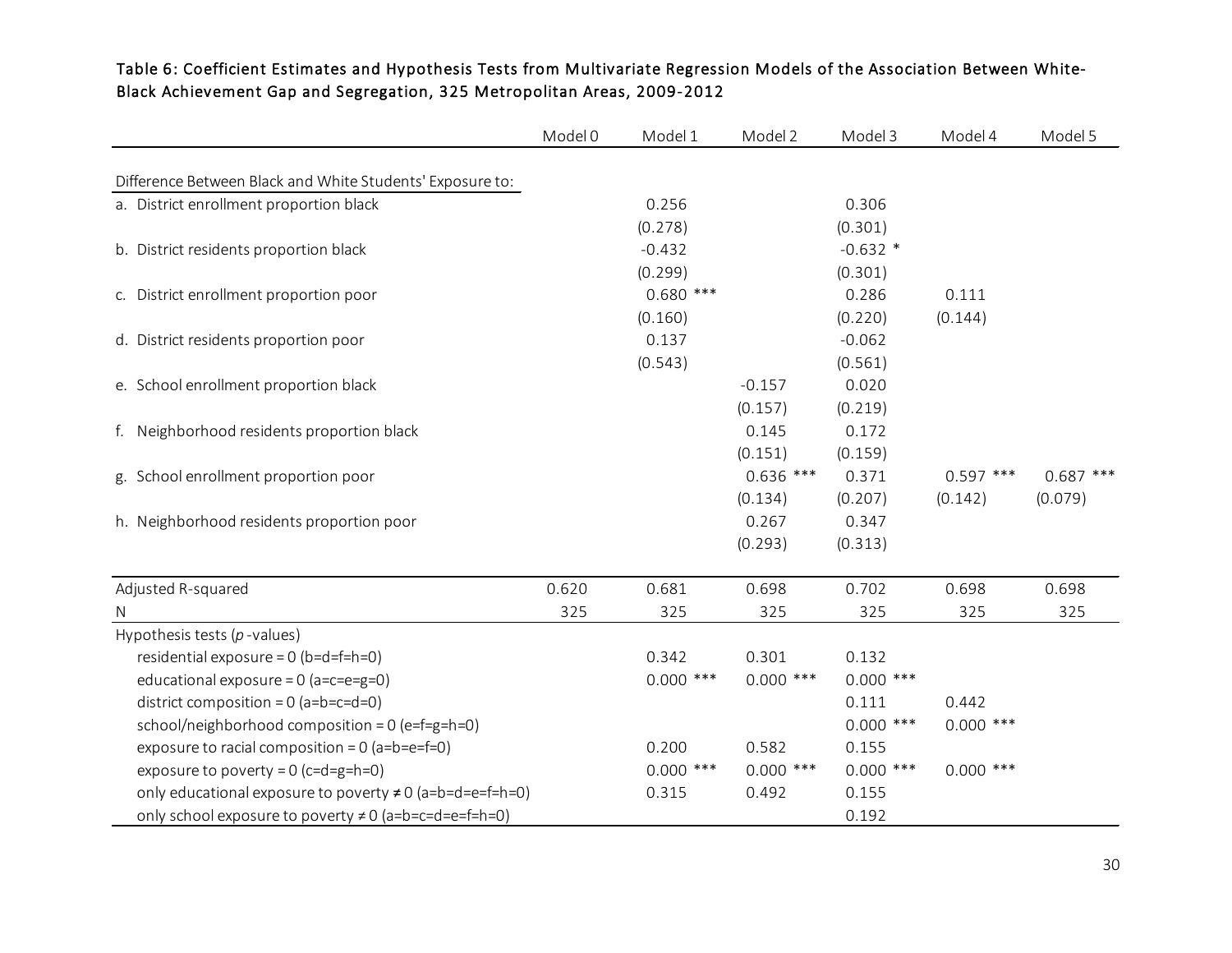### Table 7: Coefficient Estimates and Hypothesis Tests from Multivariate Regression Models of the Association Between White-Hispanic Achievement Gap and Segregation, 328 Metropolitan Areas, 2009-2012

|                                                            | Model 0 | Model 1     | Model 2     | Model 3     | Model 4     | Model 5     |
|------------------------------------------------------------|---------|-------------|-------------|-------------|-------------|-------------|
| Difference Between Hispanic and White Students' Exposure   |         |             |             |             |             |             |
| to:                                                        |         |             |             |             |             |             |
| a. District enrollment proportion Hispanic                 |         | 0.161       |             | 0.124       |             |             |
|                                                            |         | (0.239)     |             | (0.302)     |             |             |
| b. District residents proportion Hispanic                  |         | $-0.544$    |             | $-0.475$    |             |             |
|                                                            |         | (0.315)     |             | (0.307)     |             |             |
| c. District enrollment proportion poor                     |         | $0.401*$    |             | $-0.256$    | $-0.265$    |             |
|                                                            |         | (0.189)     |             | (0.248)     | (0.160)     |             |
| d. District residents proportion poor                      |         | 0.476       |             | 0.670       |             |             |
|                                                            |         | (0.711)     |             | (0.749)     |             |             |
| e. School enrollment proportion Hispanic                   |         |             | 0.120       | 0.251       |             |             |
|                                                            |         |             | (0.218)     | (0.280)     |             |             |
| f. Neighborhood residents proportion Hispanic              |         |             | $-0.221$    | $-0.181$    |             |             |
|                                                            |         |             | (0.268)     | (0.269)     |             |             |
| g. School enrollment proportion poor                       |         |             | $0.667$ *** | $0.744$ *** | $0.796$ *** | $0.593$ *** |
|                                                            |         |             | (0.153)     | (0.216)     | (0.155)     | (0.095)     |
| h. Neighborhood residents proportion poor                  |         |             | $-0.321$    | $-0.390$    |             |             |
|                                                            |         |             | (0.364)     | (0.397)     |             |             |
| Adjusted R-squared                                         | 0.727   | 0.743       | 0.760       | 0.762       | 0.762       | 0.761       |
| N                                                          | 328     | 328         | 328         | 328         | 328         | 328         |
| Hypothesis tests $(p$ -values)                             |         |             |             |             |             |             |
| residential exposure = $0$ (b=d=f=h=0)                     |         | 0.226       | 0.331       | 0.358       |             |             |
| educational exposure = $0$ (a=c=e=g=0)                     |         | $0.014$ *   | $0.000$ *** | $0.000$ *** |             |             |
| district composition = $0$ (a=b=c=d=0)                     |         |             |             | 0.261       | 0.099       |             |
| school/neighborhood composition = $0$ (e=f=g=h=0)          |         |             |             | $0.000$ *** | $0.000$ *** |             |
| exposure to racial composition = $0$ (a=b=e=f=0)           |         | 0.114       | 0.701       | 0.449       |             |             |
| exposure to poverty = $0$ (c=d=g=h=0)                      |         | $0.001$ *** | $0.000$ *** | $0.001$ *** | $0.000$ *** |             |
| only educational exposure to poverty ≠0 (a=b=d=e=f=h=0)    |         | 0.226       | 0.507       | 0.554       |             |             |
| only school exposure to poverty $\neq 0$ (a=b=c=d=e=f=h=0) |         |             |             | 0.368       |             |             |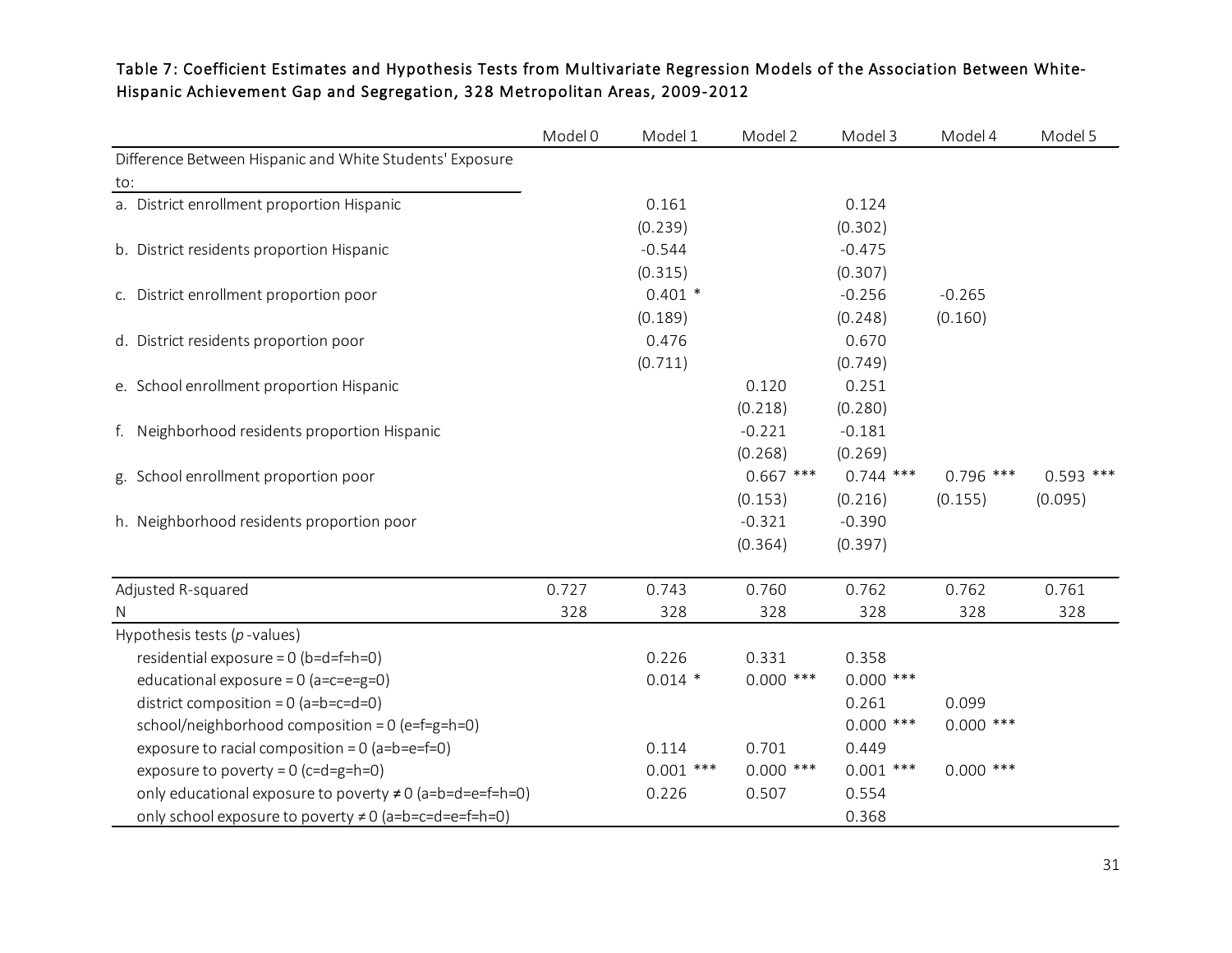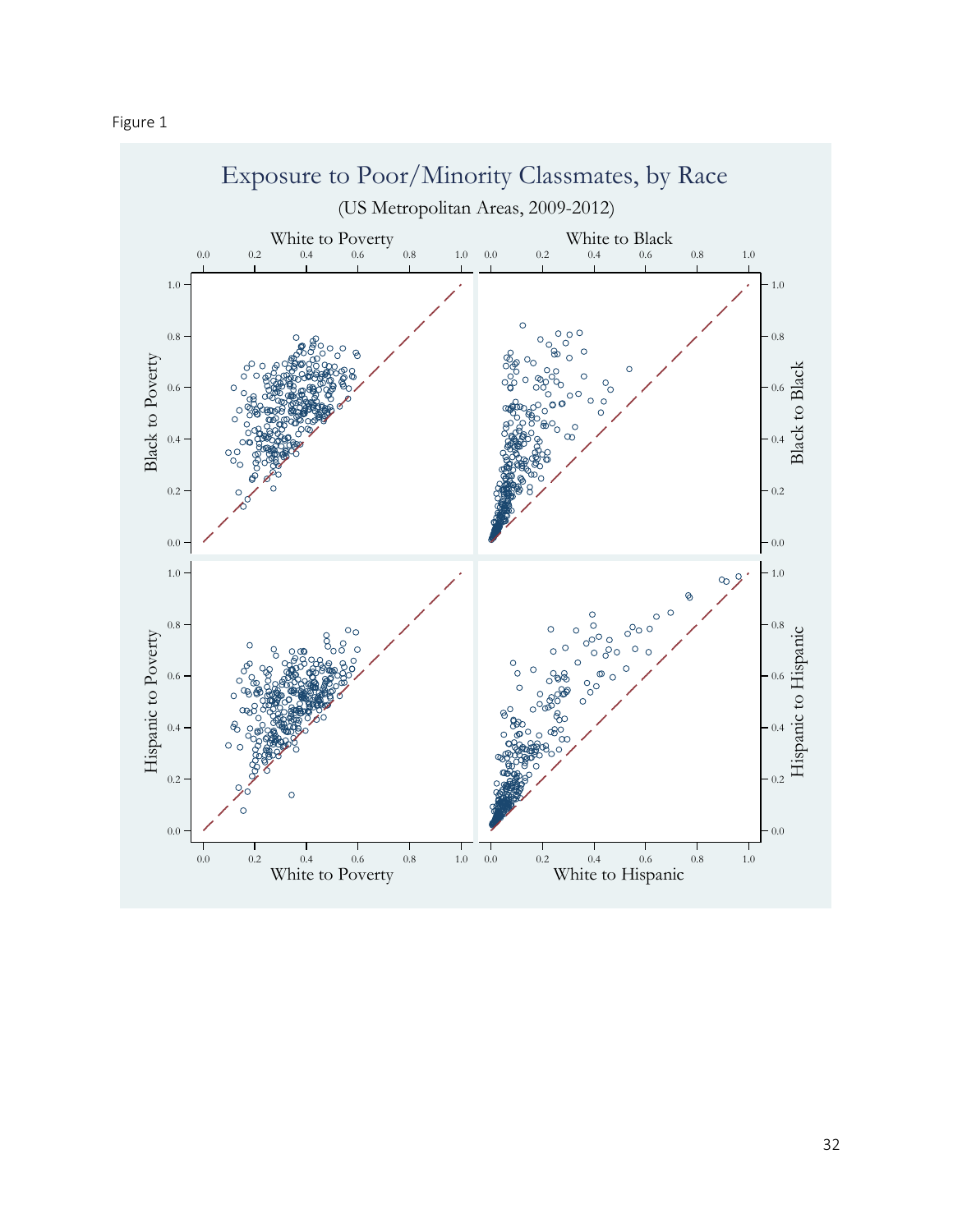|      | Exposure to          |             |              |       |      |                 |              | Black-White Difference in Exposure to |      |                 |              |       |                             |      |          |       |
|------|----------------------|-------------|--------------|-------|------|-----------------|--------------|---------------------------------------|------|-----------------|--------------|-------|-----------------------------|------|----------|-------|
|      | <b>Black</b><br>Poor |             |              |       |      |                 |              | Black                                 |      |                 |              | Poor  |                             |      |          |       |
|      |                      | Students in | Neighbors in |       |      | Students in     | Neighbors in |                                       |      | Students in     | Neighbors in |       | Neighbors in<br>Students in |      |          |       |
|      | District School      |             | District     | Tract |      | District School | District     | Tract                                 |      | District School | District     | Tract | District School             |      | District | Tract |
|      | (1)                  | (2)         | (3)          | (4)   | (5)  | (6)             | (7)          | (8)                                   | (9)  | (10)            | (11)         | (12)  | (13)                        | (14) | (15)     | (16)  |
| (1)  | 1.00                 |             |              |       |      |                 |              |                                       |      |                 |              |       |                             |      |          |       |
| (2)  | 0.97                 | 1.00        |              |       |      |                 |              |                                       |      |                 |              |       |                             |      |          |       |
| (3)  | 0.99                 | 0.97        | 1.00         |       |      |                 |              |                                       |      |                 |              |       |                             |      |          |       |
| (4)  | 0.94                 | 0.97        | 0.95         | 1.00  |      |                 |              |                                       |      |                 |              |       |                             |      |          |       |
| (5)  | 0.63                 | 0.62        | 0.62         | 0.62  | 1.00 |                 |              |                                       |      |                 |              |       |                             |      |          |       |
| (6)  | 0.61                 | 0.64        | 0.61         | 0.65  | 0.93 | 1.00            |              |                                       |      |                 |              |       |                             |      |          |       |
| (7)  | 0.51                 | 0.47        | 0.50         | 0.46  | 0.76 | 0.70            | 1.00         |                                       |      |                 |              |       |                             |      |          |       |
| (8)  | 0.56                 | 0.56        | 0.54         | 0.54  | 0.69 | 0.70            | 0.74         | 1.00                                  |      |                 |              |       |                             |      |          |       |
| (9)  | 0.81                 | 0.74        | 0.78         | 0.70  | 0.61 | 0.52            | 0.57         | 0.54                                  | 1.00 |                 |              |       |                             |      |          |       |
| (10) | 0.89                 | 0.92        | 0.88         | 0.89  | 0.63 | 0.63            | 0.51         | 0.59                                  | 0.88 | 1.00            |              |       |                             |      |          |       |
| (11) | 0.80                 | 0.73        | 0.79         | 0.71  | 0.58 | 0.50            | 0.57         | 0.52                                  | 0.98 | 0.87            | 1.00         |       |                             |      |          |       |
| (12) | 0.85                 | 0.90        | 0.86         | 0.95  | 0.63 | 0.65            | 0.48         | 0.57                                  | 0.78 | 0.94            | 0.79         | 1.00  |                             |      |          |       |
| (13) | 0.53                 | 0.47        | 0.51         | 0.45  | 0.59 | 0.49            | 0.53         | 0.41                                  | 0.81 | 0.66            | 0.79         | 0.58  | 1.00                        |      |          |       |
| (14) | 0.60                 | 0.62        | 0.59         | 0.60  | 0.59 | 0.63            | 0.46         | 0.49                                  | 0.74 | 0.78            | 0.72         | 0.72  | 0.87                        | 1.00 |          |       |
| (15) | 0.54                 | 0.47        | 0.52         | 0.44  | 0.55 | 0.44            | 0.66         | 0.52                                  | 0.81 | 0.66            | 0.81         | 0.56  | 0.89                        | 0.76 | 1.00     |       |
| (16) | 0.62                 | 0.63        | 0.60         | 0.62  | 0.63 | 0.65            | 0.55         | 0.80                                  | 0.69 | 0.74            | 0.67         | 0.72  | 0.67                        | 0.78 | 0.71     | 1.00  |

### Table A1: Correlation Matrix of Metrorpolitan Area Black-White Segregation Measures